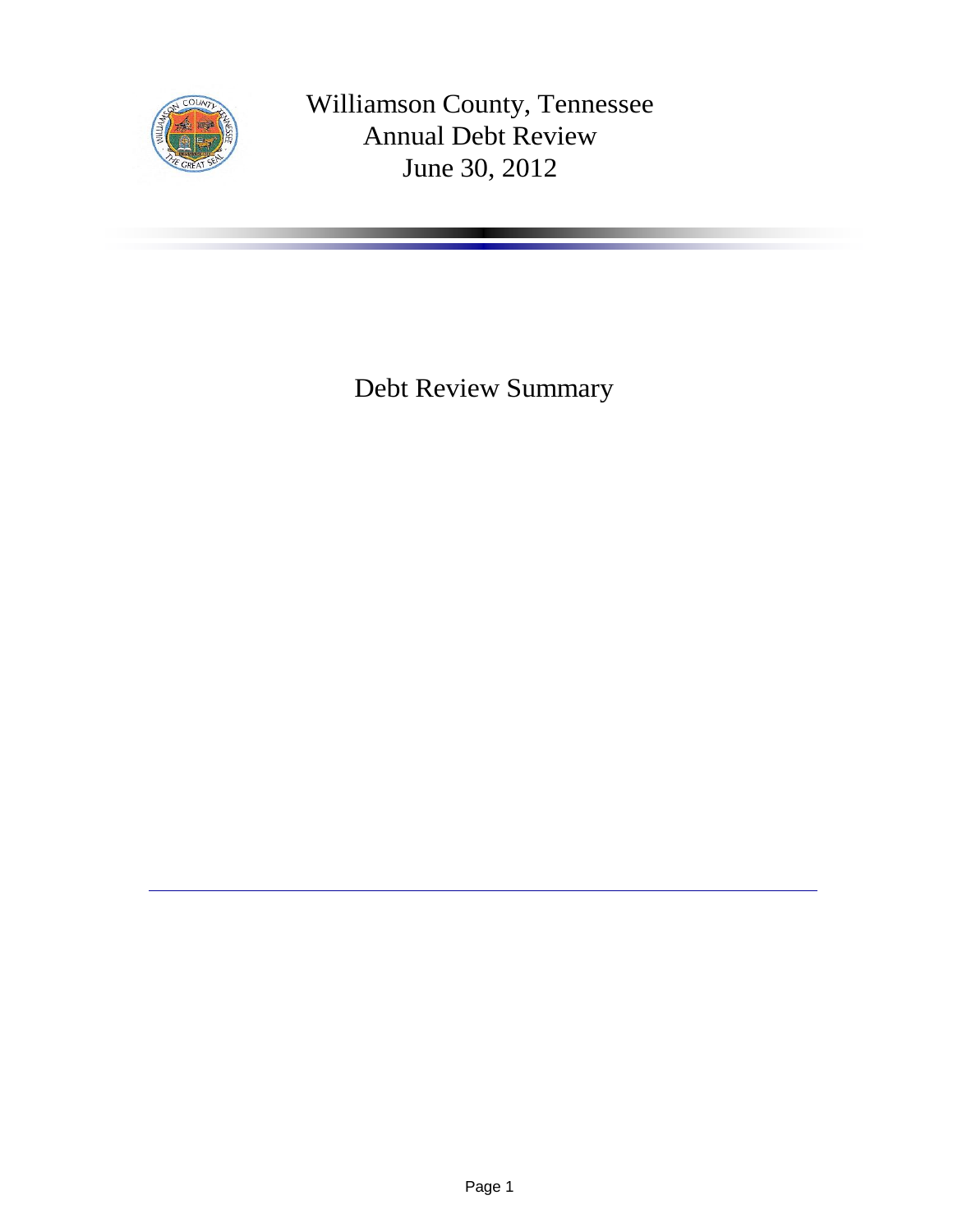### **WILLIAMSON COUNTY, TENNESSEE DEBT STATEMENT**

### **(As of June 30, 2012)**

| Debt Issued by the County                          | Outstanding<br><b>Amount</b><br>As of 06/30/12 |       | Outstanding<br><b>Amount</b><br>As of 06/30/11 |       |
|----------------------------------------------------|------------------------------------------------|-------|------------------------------------------------|-------|
|                                                    |                                                |       |                                                |       |
| <b>Education Bonds and Notes:</b>                  |                                                |       |                                                |       |
| <b>General School Bonds</b>                        | \$142,269,375                                  |       | \$146,516,733                                  |       |
| Rural School (County District) Bonds               | \$210,930,000                                  |       | \$218,925,000                                  |       |
| <b>Education Bonds and Notes Total</b>             | \$353,199,375                                  | 72.6% | \$365,441,733                                  | 71.6% |
| <b>Public Works Bonds and Notes:</b>               |                                                |       |                                                |       |
| <b>Public Works Bonds</b>                          | \$107,124,625                                  |       | \$115,636,840                                  |       |
| <b>Public Works Bonds and Notes Total</b>          | $\overline{$107,124,625}$                      | 22.0% | \$115,636,840                                  | 22.6% |
| <b>Other Self-Supporting/Enterprise Debt:</b>      |                                                |       |                                                |       |
| <b>Hospital Bonds</b>                              | \$21,360,000                                   |       | \$24,530,000                                   |       |
| <b>City/County Partnerships</b>                    | \$4,860,000                                    |       | \$5,108,427                                    |       |
| <b>Other Self-Supporting/Enterprise Debt:</b>      | \$26,220,000                                   | 5.4%  | $\overline{$}29,638,427$                       | 5.8%  |
|                                                    |                                                |       |                                                |       |
| <b>Direct Debt of County</b>                       | \$486,544,000 100.0%                           |       | \$510,717,000 100.0%                           |       |
| <b>Less Other Self-Supporting/Enterprise Debt:</b> | \$26,220,000                                   |       | \$29,638,427                                   |       |
| <b>Net Direct Debt of the County</b>               | \$460,324,000                                  |       | \$481,078,573                                  |       |
| <b>Estimated Appraised Property Value</b>          | \$29,008,009,588                               |       | \$27,949,155,471                               |       |
| <b>Direct Net Debt/Property Ratio %</b>            | 1.59%                                          |       | 1.72%                                          |       |

#### **Direct Debt of County**

| Paydown Schedule              |               |            |  |  |
|-------------------------------|---------------|------------|--|--|
|                               | Amount        | % of Total |  |  |
| Bonds Retired within 5 Years  | \$175,039,000 | 36.0%      |  |  |
| Bonds Retired within 10 Years | \$332,069,000 | 68.3%      |  |  |
| Bonds Retired within 15 Years | \$435,494,000 | 89.5%      |  |  |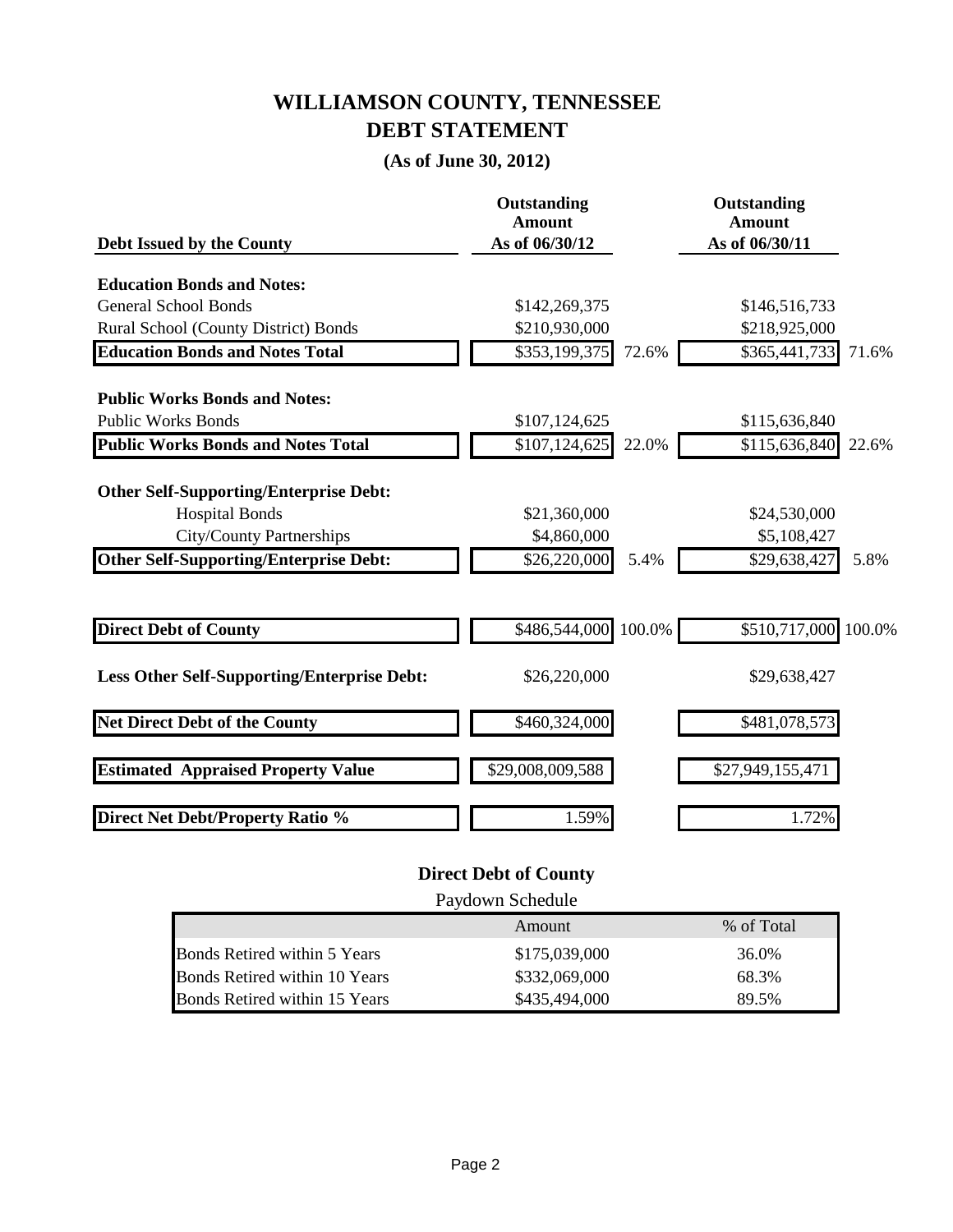### **DEBT STATEMENT**

**(As of June 30, 2012)**

|                                                                    |               | Final           |
|--------------------------------------------------------------------|---------------|-----------------|
| <b>Total School Bonds and Notes</b>                                | <b>Amount</b> | <b>Maturity</b> |
| <b>Total School Bonds</b>                                          |               |                 |
| 1998 School Refunding Bonds                                        | 5,895,000     | 2014            |
| 1998 Variable Rate (School Portion) Loan                           | 1,209,375     | 2018            |
| 2002 General Obligation Pub. Imp. Refunding Bonds (School Portion) | 17,095,000    | 2020            |
| 2003 General Obligation School Bonds                               | 2,930,000     | 2023            |
| 2004 General Obligation Refunding Bonds (School Portion)           | 820,000       | 2018            |
| 2004A General Obligation Bonds (School Portion)                    | 860,000       | 2014            |
| 2004A General Obligation Refunding Bonds (School Portion)          | 21,515,000    | 2021            |
| 2004B General Obligation Bonds (School Portion)                    | 5,190,000     | 2025            |
| 2006 General Obligation Bonds (School Portion)                     | 1,020,000     | 2016            |
| 2006 General Obligation Refunding Bonds (School Portion)           | 145,000       | 2022            |
| 2007 General Obligation Bonds (School Portion)                     | 3,445,000     | 2027            |
| 2008 General Obligation Bonds (School Portion)                     | 7,005,000     | 2028            |
| 2009A General Obligation Bonds (School Portion)                    | 7,980,000     | 2029            |
| 2009B General Obligation School Bonds (Taxable BABs)               | 24,700,000    | 2034            |
| 2010 General Obligation Refunding Bonds (School Portion)           | 18,250,000    | 2026            |
| 2010 General Obligation School Bonds (Taxable BABs)                | 17,850,000    | 2030            |
| 2010A General Obligation Refunding Bonds (School Portion)          | 2,330,000     | 2019            |
| 2012A General Obligation School Bond Anticipation Note             | 4,030,000     | 2013            |
| <b>Total School Bonds</b>                                          | \$142,269,375 |                 |
|                                                                    |               |                 |
| <b>Total Rural School Bonds</b>                                    |               |                 |
| 1008 Rural School Refunding Ronde                                  | 3 770 000     | 2014            |

| 1998 Rural School Refunding Bonds                    | 3,770,000     | 2014 |
|------------------------------------------------------|---------------|------|
| 2002 Rural School Refunding Bonds                    | 9,465,000     | 2020 |
| 2003 Rural School Bonds                              | 1,065,000     | 2023 |
| 2004 Rural School Refunding Bonds                    | 7,585,000     | 2018 |
| 2004A Rural School Bonds                             | 890,000       | 2014 |
| 2004B Rural School Bonds                             | 6,175,000     | 2025 |
| 2006 Rural School Bonds                              | 3,970,000     | 2016 |
| 2007 County District School Bonds                    | 25,285,000    | 2027 |
| 2008 County District School Bonds                    | 18,550,000    | 2028 |
| 2009A County District School Bonds                   | 22,910,000    | 2029 |
| 2009B County District School Bonds (Taxable BABs)    | 39,000,000    | 2034 |
| 2010 County District School Refunding Bonds          | 38,820,000    | 2026 |
| 2010 County District School Bonds (Taxable BABs)     | 17,900,000    | 2030 |
| 2010A County District School Refunding Bonds         | 12,855,000    | 2019 |
| 2012A County District School Bond Anticipation Notes | 2,690,000     | 2013 |
| <b>Total Rural School Bonds</b>                      | \$210,930,000 |      |
|                                                      |               |      |
|                                                      |               |      |

**Total School Bonds and Notes** \$353,199,375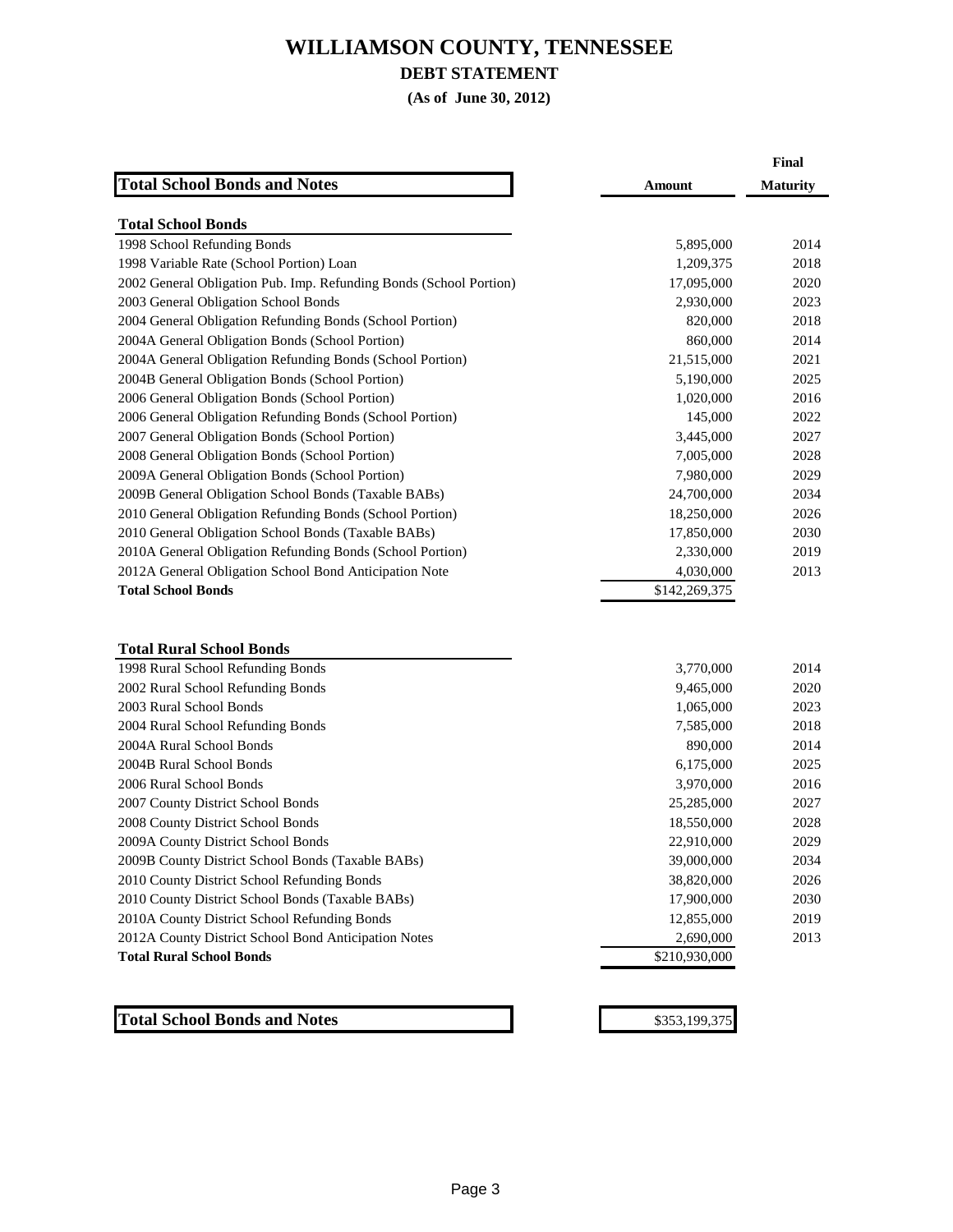|                                                                          |               | Final           |
|--------------------------------------------------------------------------|---------------|-----------------|
| <b>Total Public Works Bonds and Notes</b>                                | Amount        | <b>Maturity</b> |
| <b>Total Public Works Bonds</b>                                          |               |                 |
| 1998 Public Works Refunding Bonds                                        | 2,235,000     | 2014            |
| 1998 Variable Rate Public Imp. Loan                                      | 2,399,625     | 2018            |
| 2002 General Obligation Pub. Imp. Refunding Bonds (Public Works Portion) | 7,565,000     | 2020            |
| 2002 Variable Rate Public Imp. Loan                                      | 2,578,000     | 2023            |
| 2004 General Obligation Refunding Bonds (Public Works Portion)           | 3,045,000     | 2018            |
| 2004A General Obligation Bonds (Public Works Portion)                    | 110,000       | 2014            |
| 2004A General Obligation Refunding Bonds (Public Works Portion)          | 14,505,000    | 2021            |
| 2004A General Obligation Refunding Bonds (Landfill Portion)              | 865,000       | 2021            |
| 2004B General Obligation Bonds (Public Works Portion)                    | 295,000       | 2025            |
| 2004B General Obligation Bonds (Sewer Portion)                           | 515,000       | 2025            |
| 2004 Public Works Variable Loan                                          |               | 2020            |
|                                                                          | 1,187,000     | 2016            |
| 2006 General Obligation Bonds (Pub Works Portion)                        | 2,490,000     |                 |
| 2006 General Obligation Bonds (Landfill Portion)                         | 275,000       | 2016            |
| 2006 General Obligation Ref Bonds (Pub Works Portion)                    | 3,725,000     | 2022            |
| 2006 General Obligation Ref Bonds (Landfill Portion)                     | 440,000       | 2022            |
| 2006 General Obligation Ref Bonds (Hosp Project Portion)                 | 12,445,000    | 2022            |
| 2007 General Obligation Bonds (Pub Works Portion)                        | 1,840,000     | 2027            |
| 2008 General Obligation Bonds (Pub Works Portion)                        | 3,395,000     | 2028            |
| 2009A General Obligation Bonds (Pub Works Portion)                       | 16,970,000    | 2029            |
| 2010 General Obligation Refunding Bonds (Pub Works Portion)              | 9,900,000     | 2026            |
| 2010 General Obligation Refunding Bonds (Landfill Portion)               | 950,000       | 2026            |
| 2010 General Obligation Refunding Bonds (Sewer Portion)                  | 855,000       | 2023            |
| 2010A General Obligation Refunding Bonds                                 | 18,540,000    | 2019            |
| <b>Total Public Works Bonds Total</b>                                    | \$107,124,625 |                 |
| <b>Total Public Works Bonds and Notes</b>                                | \$107,124,625 |                 |
| <b>Other Self-Supporting/Enterprise Fund Bonds</b>                       |               |                 |
| <b>Other Self-Supporting Bonds - Hospital</b>                            |               |                 |
| 2004A Hospital Revenue and Tax Bonds                                     | 1,430,000     | 2015            |
| 2004B Hospital Revenue and Tax Bonds                                     | 2,150,000     | 2016            |
| 2012 General Obligation Refunding Bonds (Hospital)                       | 17,780,000    | 2025            |
| <b>Total Self-Supporting Bonds - Hospital</b>                            | \$21,360,000  |                 |
| <b>Other Self-Supporting Bonds - City/County Partnerships</b>            |               |                 |
| 2006 General Obligation Bonds (Spg Hill Rec Ctr)                         | 825,000       | 2016            |
| 2007 General Obligation Bonds (Spg Hill Rec Ctr)                         | 1,180,000     | 2027            |
| 2010 General Obligation Refunding Bonds (Spring Hill Portion)            | 2,855,000     | 2026            |
| <b>Total Self-Supporting Bonds - Partnerships</b>                        | 4,860,000     |                 |
| <b>Total Self-Supporting/Enterprise Fund Bonds</b>                       | \$26,220,000  |                 |
|                                                                          |               |                 |
| <b>TOTAL DIRECT DEBT</b>                                                 | \$486,544,000 |                 |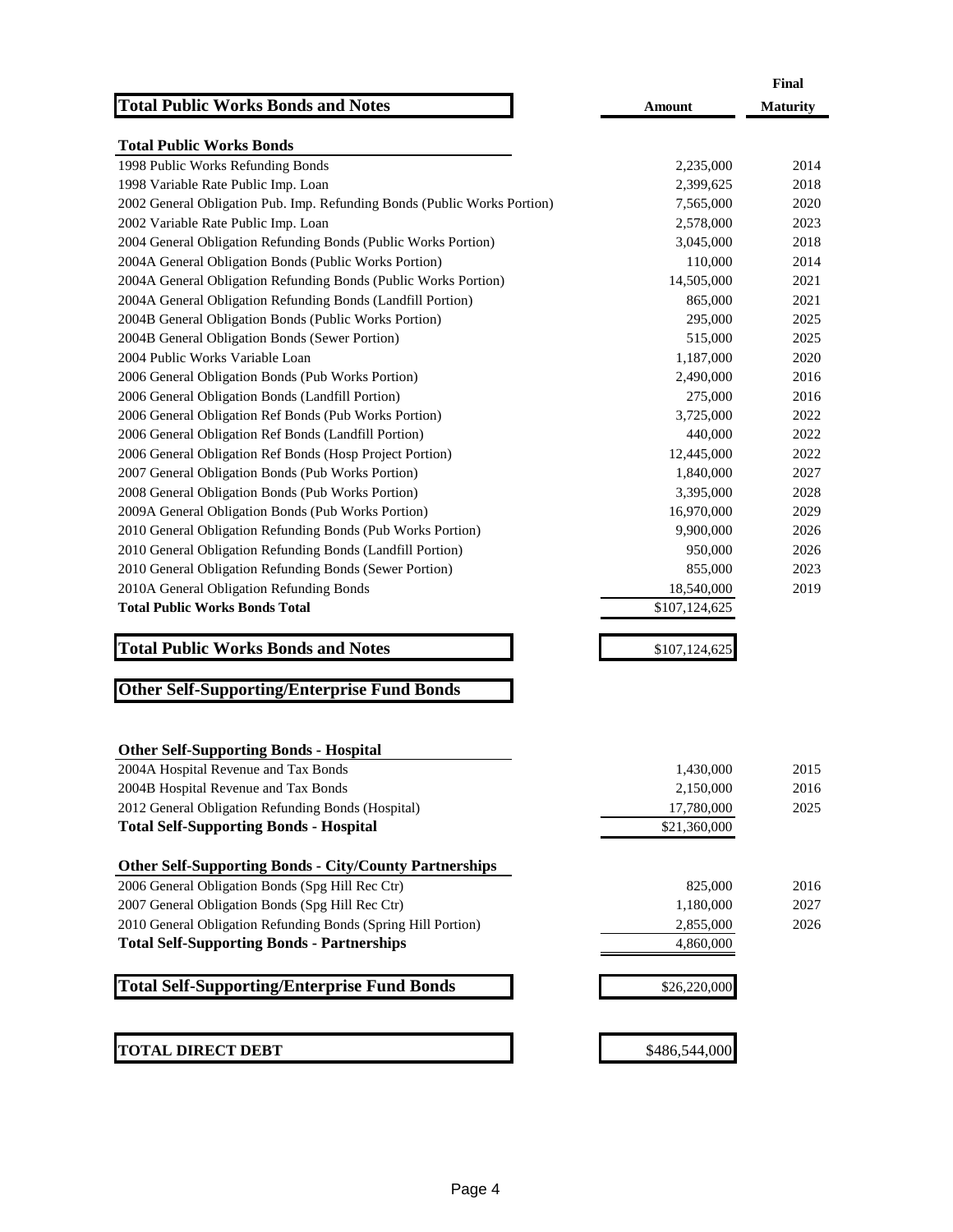## Williamson County, Tennessee Remaining Principal Report (As of June 30, 2012)



**Bond Anticipation Notes included in FY 2014**

*Williamson County, Tennessee*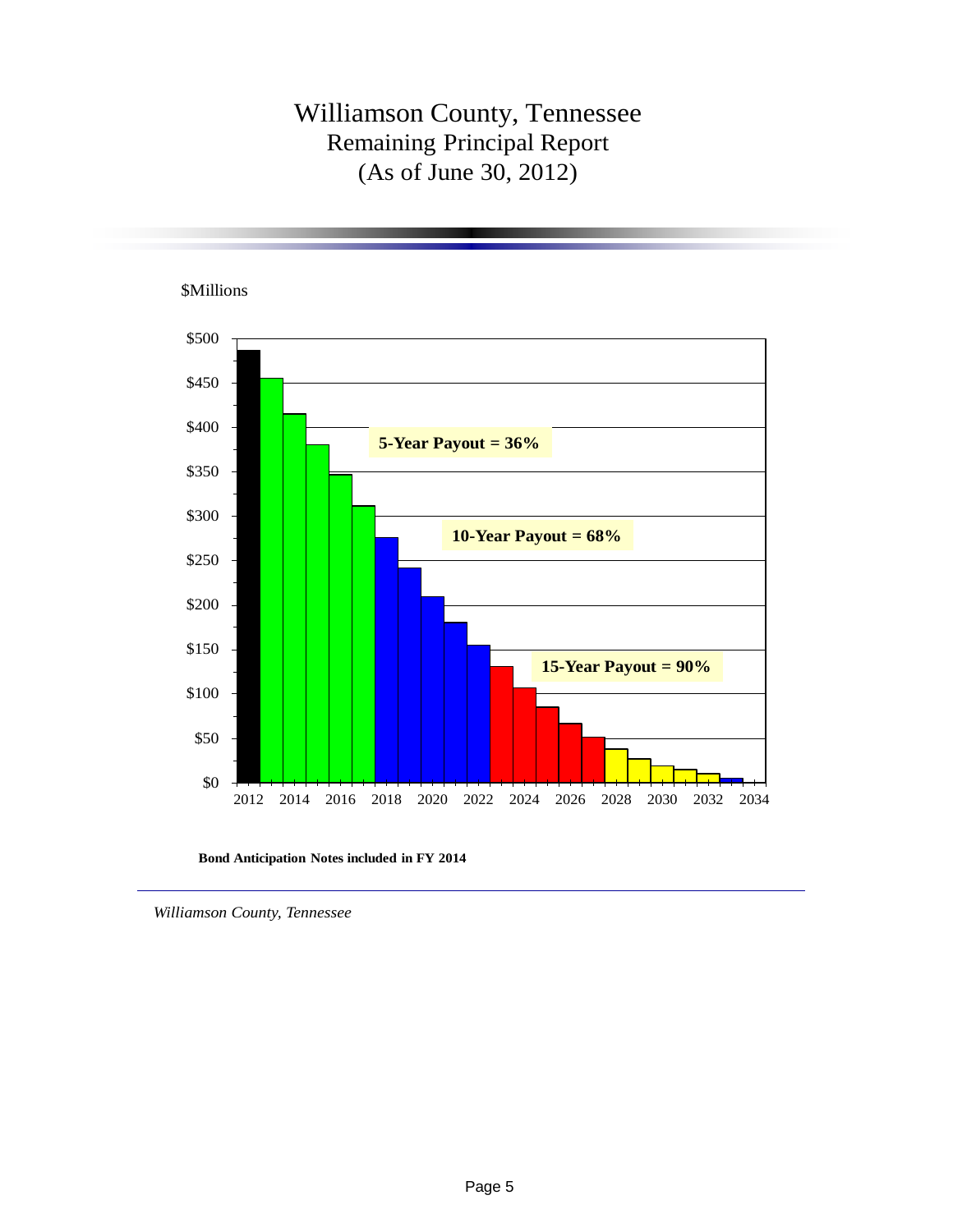Total Debt Service as of June 30, 2012 (Includes Self-Supporting Hospital Bonds and County-City Partnerships)

#### **Part 1 of 3** Date Principal Interest Subsidy Total P+I 06/30/2012 - - - - 06/30/2013 31,014,000.00 21,123,886.34 (1,631,400.72) 50,506,485.62 06/30/2014 40,121,000.00 19,816,956.81 (1,628,434.48) 58,309,522.33 06/30/2015 35,042,000.00 18,384,902.64 (1,621,242.00) 51,805,660.64 06/30/2016 33,759,000.00 17,026,834.04 (1,612,448.24) 49,173,385.80 06/30/2017 35,103,000.00 15,619,424.74 (1,592,375.74) 49,130,049.00 06/30/2018 35,399,000.00 14,172,689.64 (1,570,028.22) 48,001,661.42 06/30/2019 34,480,000.00 12,647,243.84 (1,536,301.36) 45,590,942.48 06/30/2020 32,048,000.00 11,173,722.24 (1,492,297.60) 41,729,424.64 06/30/2021 29,367,000.00 9,737,879.84 (1,441,022.60) 37,663,857.24 06/30/2022 25,736,000.00 8,409,776.62 (1,368,773.84) 32,777,002.78 06/30/2023 23,690,000.00 7,233,743.76 (1,283,457.84) 29,640,285.92 06/30/2024 23,825,000.00 6,200,128.78 (1,194,172.84) 28,830,955.94 06/30/2025 21,980,000.00 5,165,591.26 (1,100,399.10) 26,045,192.16 06/30/2026 18,510,000.00 4,201,040.00 (1,000,869.60) 21,710,170.40 06/30/2027 15,420,000.00 3,355,480.00 (891,232.98) 17,884,247.02 06/30/2028 13,350,000.00 2,657,125.00 (774,261.24) 15,232,863.76 06/30/2029 11,160,000.00 2,030,750.00 (650,702.48) 12,540,047.52 06/30/2030 7,570,000.00 1,484,875.00 (519,706.24) 8,535,168.76 06/30/2031 4,480,000.00 1,090,775.00 (381,771.24) 5,189,003.76 06/30/2032 4,640,000.00 833,175.00 (291,611.24) 5,181,563.76 06/30/2033 4,850,000.00 566,375.00 (198,231.24) 5,218,143.76 06/30/2034 5,000,000.00 287,500.00 (100,625.00) 5,186,875.00 Total \$486,544,000.00 \$183,219,875.55 (23,881,365.84) \$645,882,509.71

#### **Aggregate Debt Service**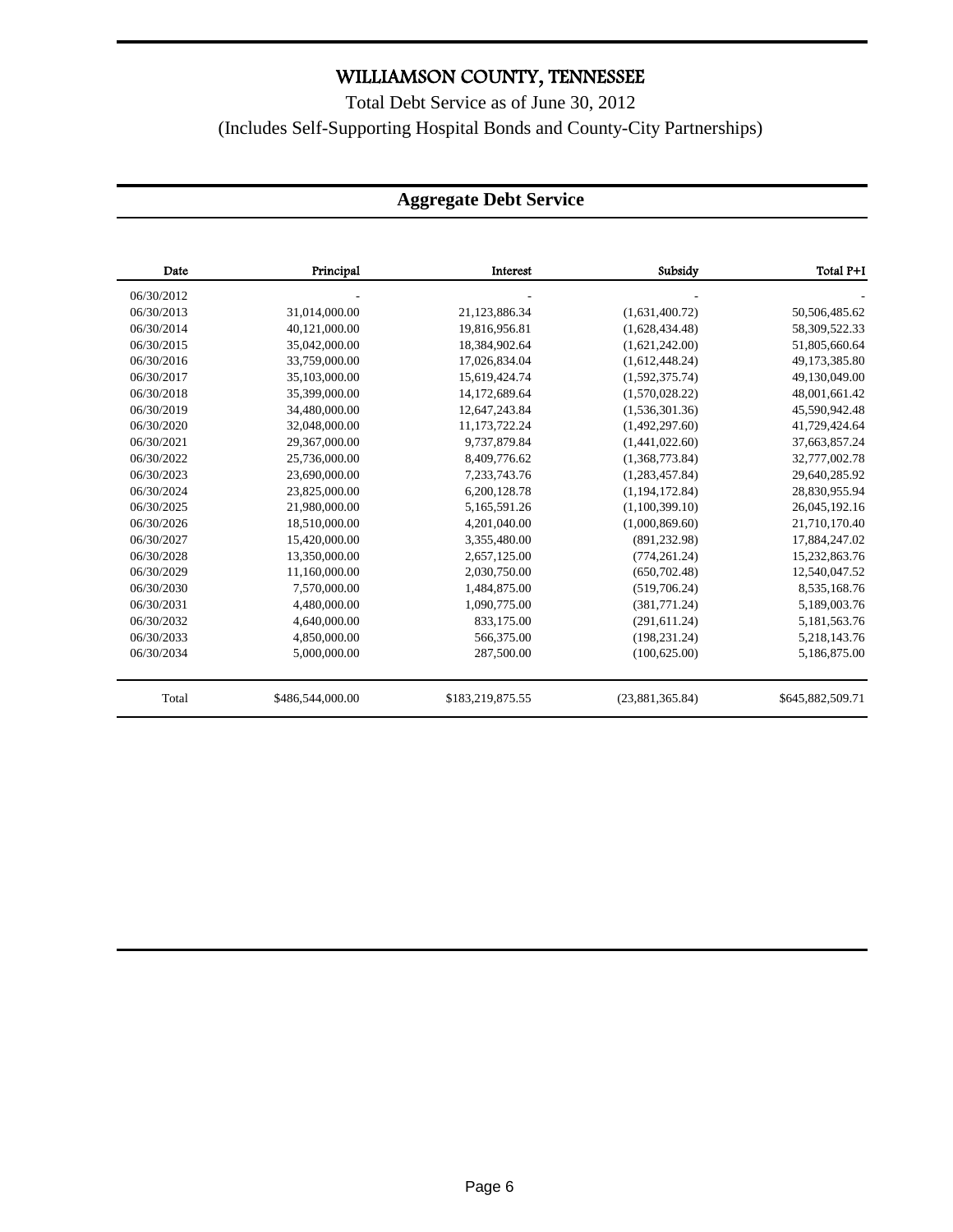# Williamson County, Tennessee Annual Principal and Interest Payments (As of June 30, 2012)



*Williamson County, Tennessee*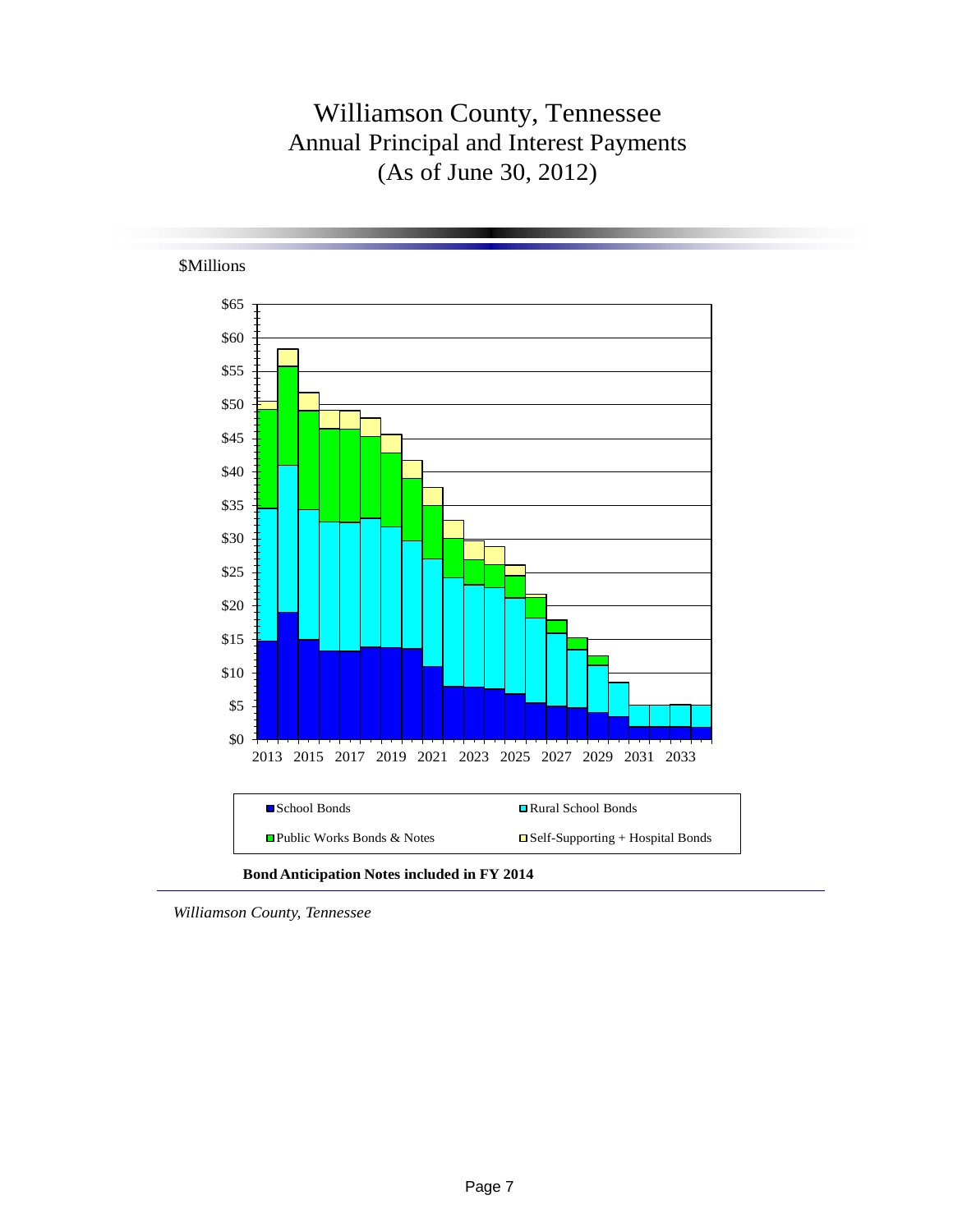## Williamson County, Tennessee Annual Principal and Interest Payments (As of June 30, 2012)



**Bond Anticipation Notes included in FY 2014**

*Williamson County, Tennessee*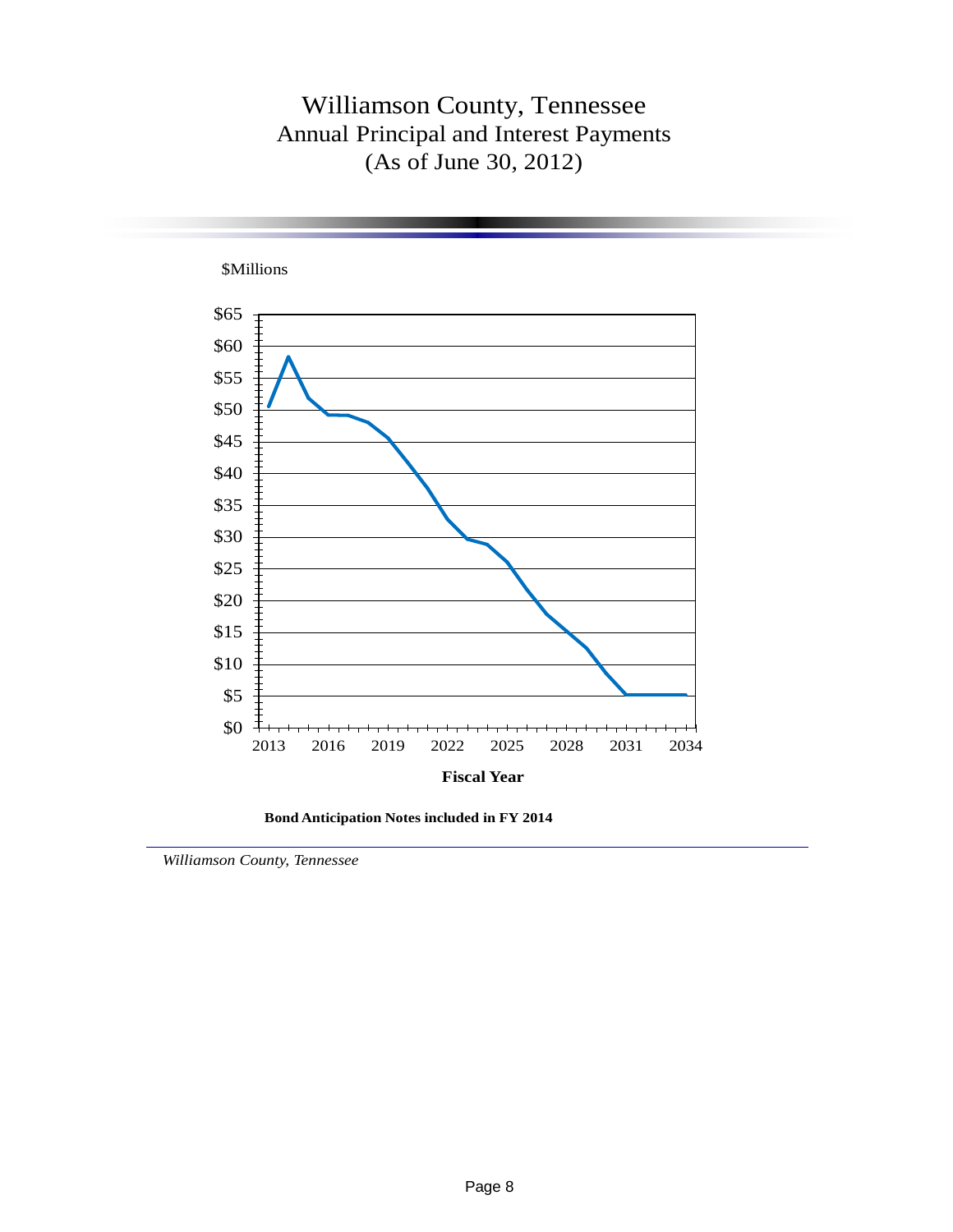### Total Net Debt Service as of June 30, 2012 (Excludes Self-Supporting Hospital Bonds and County-City Partnerships)

#### **Aggregate Debt Service**

| Date       | Principal        | Interest         | Subsidy          | Total P+I        |
|------------|------------------|------------------|------------------|------------------|
| 06/30/2012 |                  |                  |                  |                  |
| 06/30/2013 | 30,754,000.00    | 20, 193, 117.58  | (1,631,400.72)   | 49,315,716.86    |
| 06/30/2014 | 38,456,000.00    | 18,897,138.05    | (1,628,434,48)   | 55,724,703.57    |
| 06/30/2015 | 33,212,000.00    | 17,529,608.88    | (1,621,242.00)   | 49,120,366.88    |
| 06/30/2016 | 31,799,000.00    | 16,243,202.78    | (1,612,448.24)   | 46,429,754.54    |
| 06/30/2017 | 33,098,000.00    | 14,905,768.48    | (1,592,375.74)   | 46,411,392.74    |
| 06/30/2018 | 33,299,000.00    | 13,535,633.38    | (1,570,028.22)   | 45,264,605.16    |
| 06/30/2019 | 32,305,000.00    | 12,094,187.58    | (1,536,301.36)   | 42,862,886.22    |
| 06/30/2020 | 29,793,000.00    | 10,707,665.98    | (1,492,297.60)   | 39,008,368.38    |
| 06/30/2021 | 27,027,000.00    | 9,344,173.58     | (1,441,022.60)   | 34,930,150.98    |
| 06/30/2022 | 23,286,000.00    | 8,111,120.36     | (1,368,773.84)   | 30,028,346.52    |
| 06/30/2023 | 21,125,000.00    | 7,035,993.76     | (1,283,457.84)   | 26,877,535.92    |
| 06/30/2024 | 21,245,000.00    | 6,064,441.28     | (1, 194, 172.84) | 26,115,268.44    |
| 06/30/2025 | 20,485,000.00    | 5,095,441.26     | (1,100,399.10)   | 24,480,042.16    |
| 06/30/2026 | 18,070,000.00    | 4,175,502.50     | (1,000,869.60)   | 21,244,632.90    |
| 06/30/2027 | 15,320,000.00    | 3,351,230.00     | (891, 232.98)    | 17,779,997.02    |
| 06/30/2028 | 13,350,000.00    | 2,657,125.00     | (774, 261.24)    | 15,232,863.76    |
| 06/30/2029 | 11,160,000.00    | 2,030,750.00     | (650, 702.48)    | 12,540,047.52    |
| 06/30/2030 | 7,570,000.00     | 1,484,875.00     | (519,706.24)     | 8,535,168.76     |
| 06/30/2031 | 4,480,000.00     | 1,090,775.00     | (381,771.24)     | 5,189,003.76     |
| 06/30/2032 | 4,640,000.00     | 833,175.00       | (291, 611.24)    | 5,181,563.76     |
| 06/30/2033 | 4,850,000.00     | 566,375.00       | (198, 231, 24)   | 5,218,143.76     |
| 06/30/2034 | 5,000,000.00     | 287,500.00       | (100.625.00)     | 5,186,875.00     |
| Total      | \$460,324,000.00 | \$176,234,800.45 | (23,881,365.84)  | \$612,677,434.61 |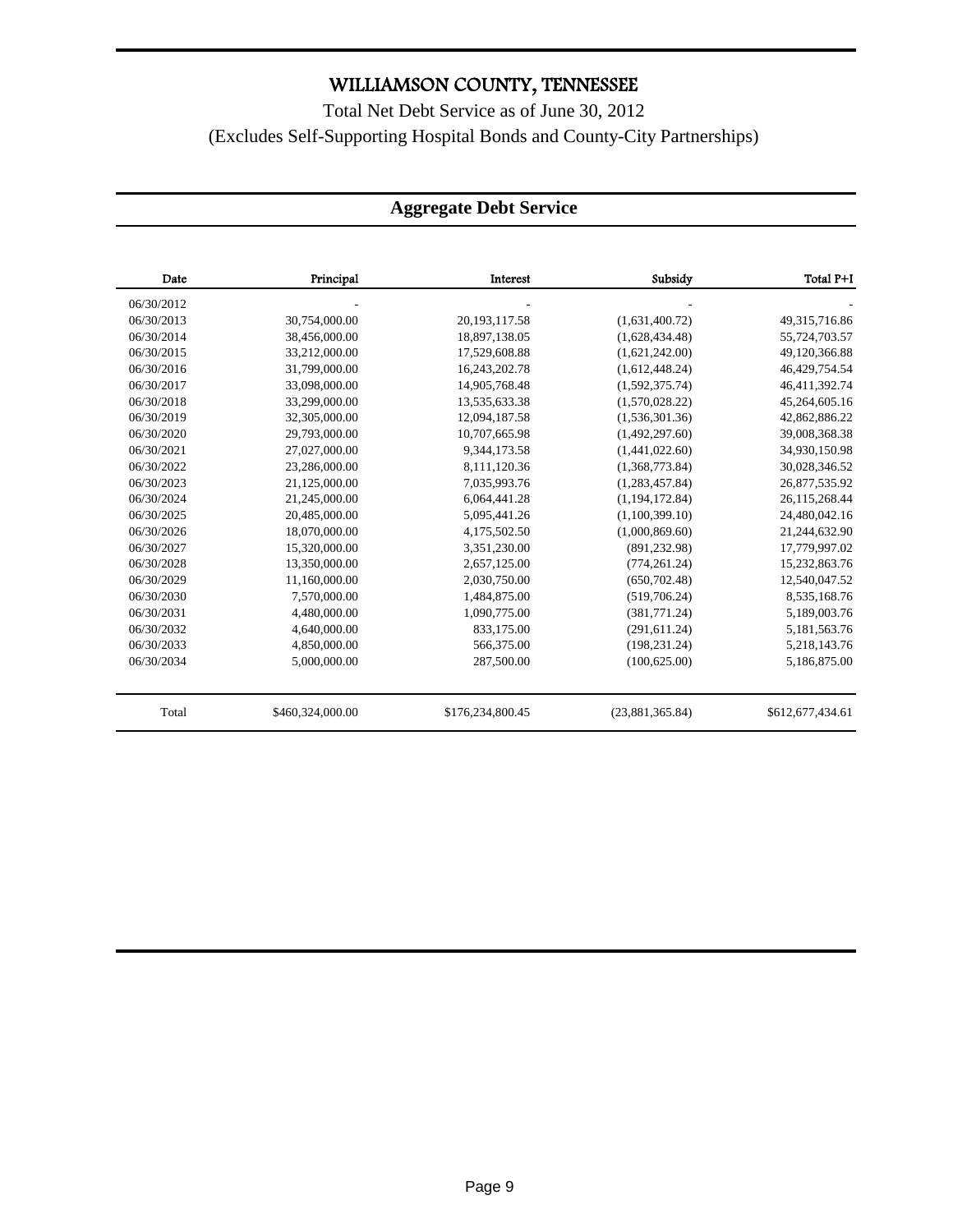## Net Annual Principal and Interest Payments Excluding Self-Supporting Bonds (As of June 30, 2012)



*Williamson County, Tennessee*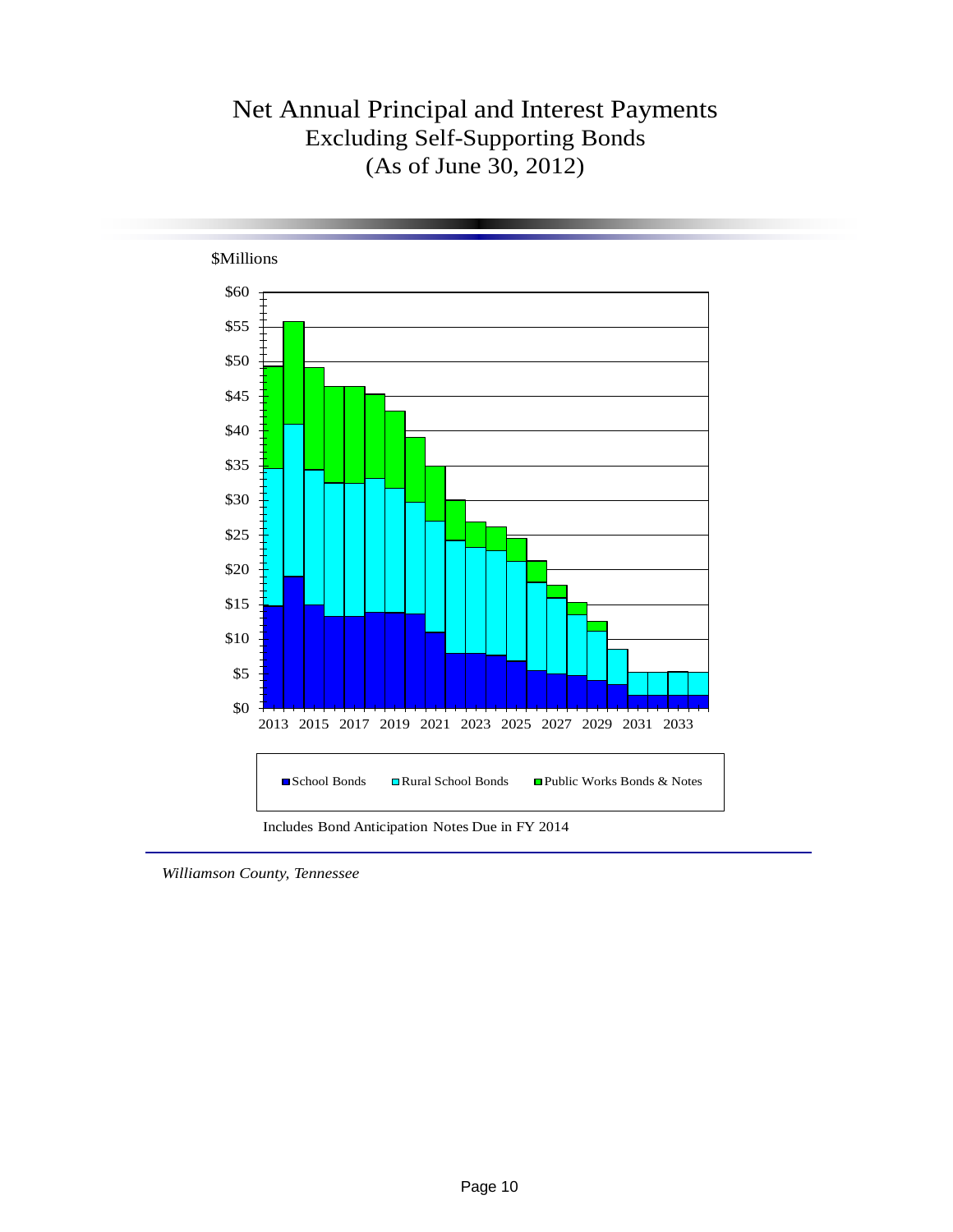## Net Annual Principal and Interest Payments Excluding Self-Supporting Bonds (As of June 30, 2012)



Includes Bond Anticipation Notes Due in FY 2014

*Williamson County, Tennessee*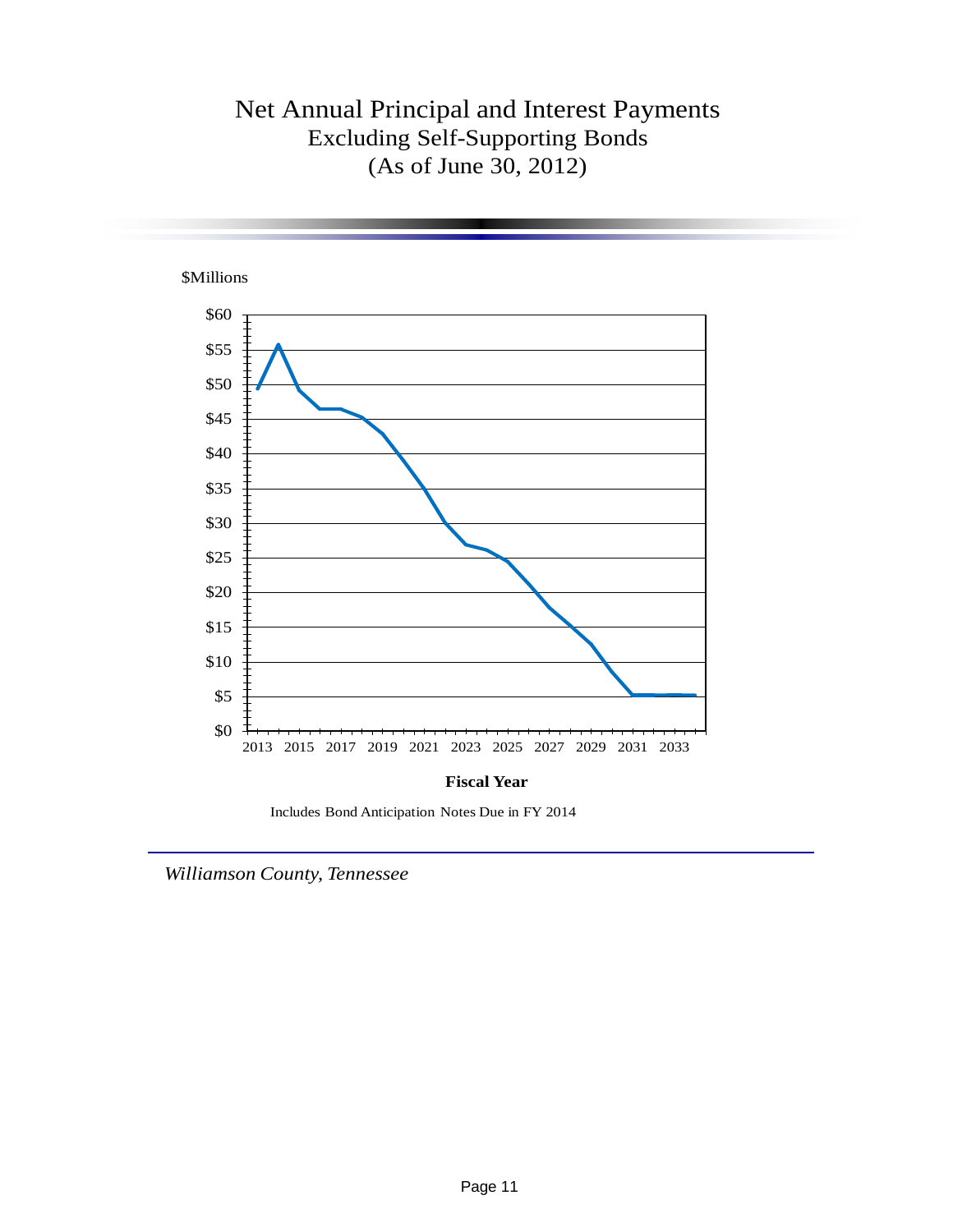### Total Debt Service Payable from the General Debt Service Fund

(June 30, 2012)

#### **Aggregate Debt Service**

| Date       | Principal        | <b>Interest</b> | Subsidy        | Total P+I        |
|------------|------------------|-----------------|----------------|------------------|
| 06/30/2012 |                  |                 |                |                  |
| 06/30/2013 | 19,479,000.00    | 11,887,860.57   | (677,769.74)   | 30,689,090.83    |
| 06/30/2014 | 25,966,000.00    | 11,022,300.55   | (676, 194.74)  | 36, 312, 105.81  |
| 06/30/2015 | 22,982,000.00    | 10,050,973.88   | (672, 388.50)  | 32,360,585.38    |
| 06/30/2016 | 21,459,000.00    | 9,150,305.28    | (667, 794.74)  | 29,941,510.54    |
| 06/30/2017 | 22,283,000.00    | 8,247,558.48    | (656, 594, 74) | 29,873,963.74    |
| 06/30/2018 | 22,059,000.00    | 7,327,298.38    | (644, 213.48)  | 28,742,084.90    |
| 06/30/2019 | 21,890,000.00    | 6,360,577.58    | (621, 835.36)  | 27,628,742.22    |
| 06/30/2020 | 20,783,000.00    | 5,405,768.48    | (593,870.36)   | 25,594,898.12    |
| 06/30/2021 | 17,702,000.00    | 4,476,201.08    | (563, 595, 36) | 21,614,605.72    |
| 06/30/2022 | 13,351,000.00    | 3,682,197.86    | (531,797.86)   | 16,501,400.00    |
| 06/30/2023 | 11,780,000.00    | 3,074,440.00    | (497, 931, 86) | 14,356,508.14    |
| 06/30/2024 | 11,610,000.00    | 2,586,825.02    | (461,899.36)   | 13,734,925.66    |
| 06/30/2025 | 9,975,000.00     | 2,105,475.00    | (423, 338.12)  | 11,657,136.88    |
| 06/30/2026 | 7,705,000.00     | 1,668,517.50    | (382, 363.62)  | 8,991,153.88     |
| 06/30/2027 | 5,990,000.00     | 1,319,530.00    | (339, 493.00)  | 6,970,037.00     |
| 06/30/2028 | 5,730,000.00     | 1,049,980.00    | (292, 978.00)  | 6,487,002.00     |
| 06/30/2029 | 4,930,000.00     | 785,905.00      | (244, 266.74)  | 5,471,638.26     |
| 06/30/2030 | 3.070.000.00     | 550,375.00      | (192, 631.24)  | 3,427,743.76     |
| 06/30/2031 | 1,630,000.00     | 395,025.00      | (138, 258, 74) | 1,886,766.26     |
| 06/30/2032 | 1,690,000.00     | 301,300.00      | (105, 455.00)  | 1,885,845.00     |
| 06/30/2033 | 1,750,000.00     | 204,125.00      | (71, 443.74)   | 1,882,681.26     |
| 06/30/2034 | 1,800,000.00     | 103,500.00      | (36, 225.00)   | 1,867,275.00     |
| Total      | \$275,614,000.00 | \$91,756,039.66 | (9,492,339.30) | \$357,877,700.36 |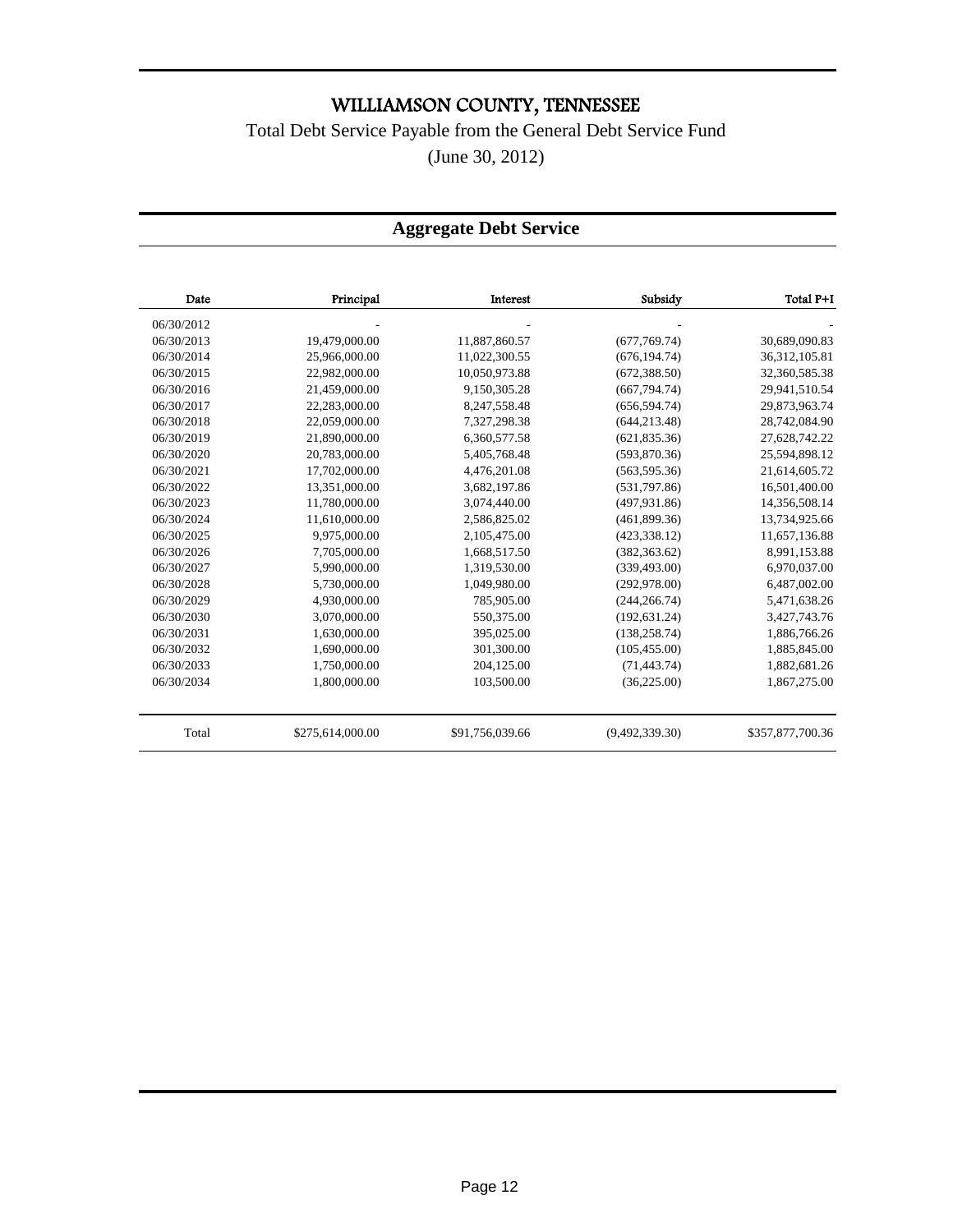### **General Debt Service Fund**

Total Annual Principal and Interest Payments Includes High Schools, Public Works and Self-Supporting Bonds (As of June 30, 2012)



**\$Millions** 

Chart Includes Bond Anticipation Notes Due in FY 2014

*Williamson County, Tennessee*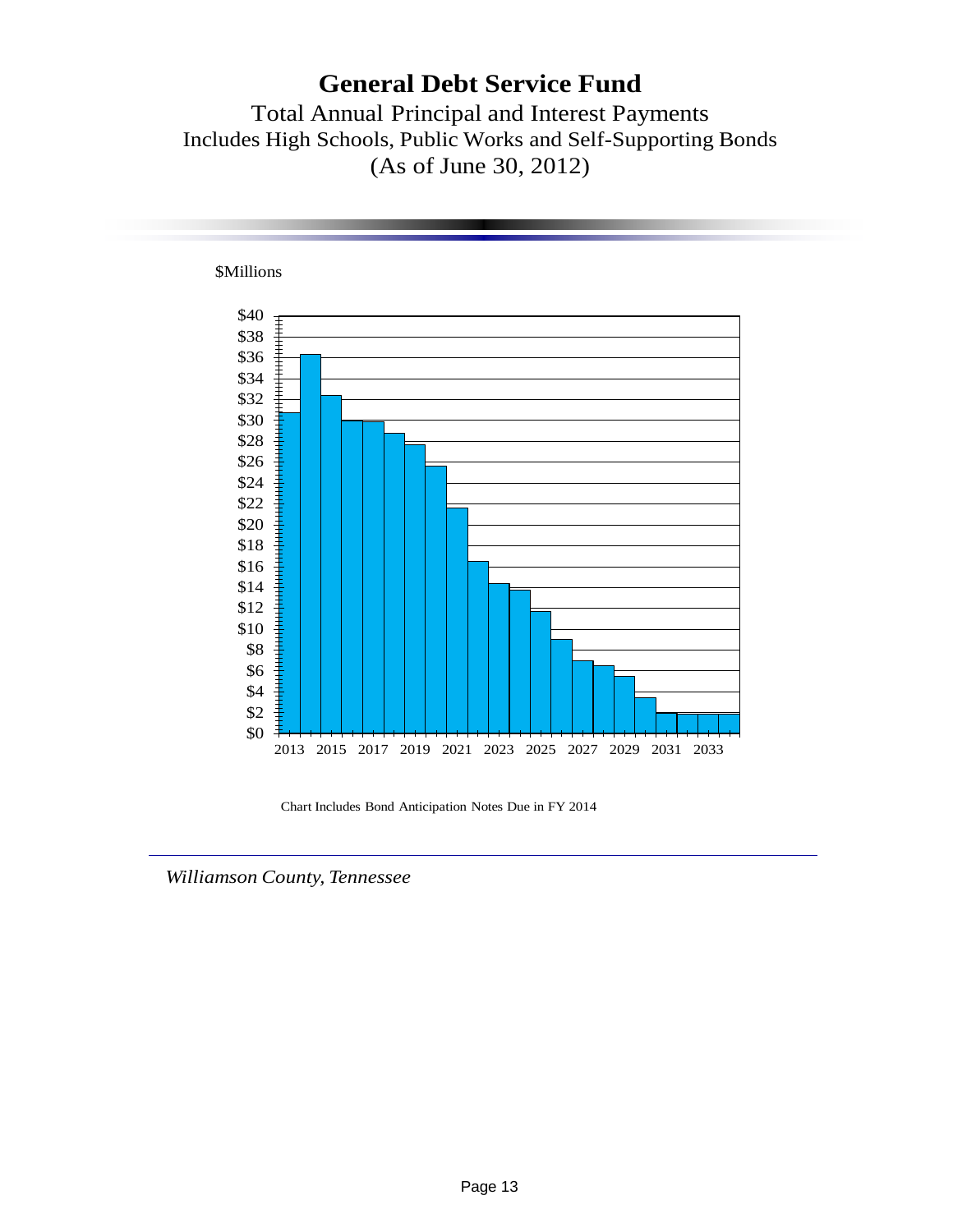Net Debt Service Payable from the General Debt Service Fund Excludes Self-Supporting Bonds and County-City Partnerships (June 30, 2012)

### **Aggregate Debt Service**

| Date       | Principal        | Interest        | Subsidy        | Total P+I        |
|------------|------------------|-----------------|----------------|------------------|
| 06/30/2012 |                  |                 |                |                  |
| 06/30/2013 | 19,219,000.00    | 10.957.091.81   | (677,769.74)   | 29,498,322.07    |
| 06/30/2014 | 24,301,000.00    | 10, 102, 481.79 | (676, 194.74)  | 33,727,287.05    |
| 06/30/2015 | 21,152,000.00    | 9,195,680.12    | (672, 388.50)  | 29,675,291.62    |
| 06/30/2016 | 19,499,000.00    | 8,366,674.02    | (667, 794.74)  | 27, 197, 879. 28 |
| 06/30/2017 | 20.278,000.00    | 7.533.902.22    | (656, 594.74)  | 27,155,307.48    |
| 06/30/2018 | 19,959,000.00    | 6.690.242.12    | (644, 213.48)  | 26,005,028.64    |
| 06/30/2019 | 19,715,000.00    | 5,807,521.32    | (621, 835.36)  | 24,900,685.96    |
| 06/30/2020 | 18,528,000.00    | 4,939,712.22    | (593,870.36)   | 22,873,841.86    |
| 06/30/2021 | 15,362,000.00    | 4,082,494.82    | (563, 595, 36) | 18,880,899.46    |
| 06/30/2022 | 10,901,000.00    | 3,383,541.60    | (531,797.86)   | 13,752,743.74    |
| 06/30/2023 | 9.215.000.00     | 2.876.690.00    | (497, 931.86)  | 11,593,758.14    |
| 06/30/2024 | 9.030.000.00     | 2.451.137.52    | (461, 899, 36) | 11,019,238.16    |
| 06/30/2025 | 8,480,000.00     | 2,035,325.00    | (423, 338.12)  | 10,091,986.88    |
| 06/30/2026 | 7,265,000.00     | 1,642,980.00    | (382, 363.62)  | 8,525,616.38     |
| 06/30/2027 | 5,890,000.00     | 1,315,280.00    | (339, 493.00)  | 6,865,787.00     |
| 06/30/2028 | 5,730,000.00     | 1,049,980.00    | (292, 978.00)  | 6,487,002.00     |
| 06/30/2029 | 4,930,000.00     | 785,905.00      | (244, 266.74)  | 5,471,638.26     |
| 06/30/2030 | 3.070.000.00     | 550,375.00      | (192, 631.24)  | 3,427,743.76     |
| 06/30/2031 | 1,630,000.00     | 395,025.00      | (138, 258, 74) | 1,886,766.26     |
| 06/30/2032 | 1,690,000.00     | 301,300.00      | (105, 455.00)  | 1,885,845.00     |
| 06/30/2033 | 1,750,000.00     | 204,125.00      | (71, 443.74)   | 1,882,681.26     |
| 06/30/2034 | 1,800,000.00     | 103,500.00      | (36, 225.00)   | 1,867,275.00     |
| Total      | \$249,394,000.00 | \$84,770,964.56 | (9,492,339.30) | \$324,672,625.26 |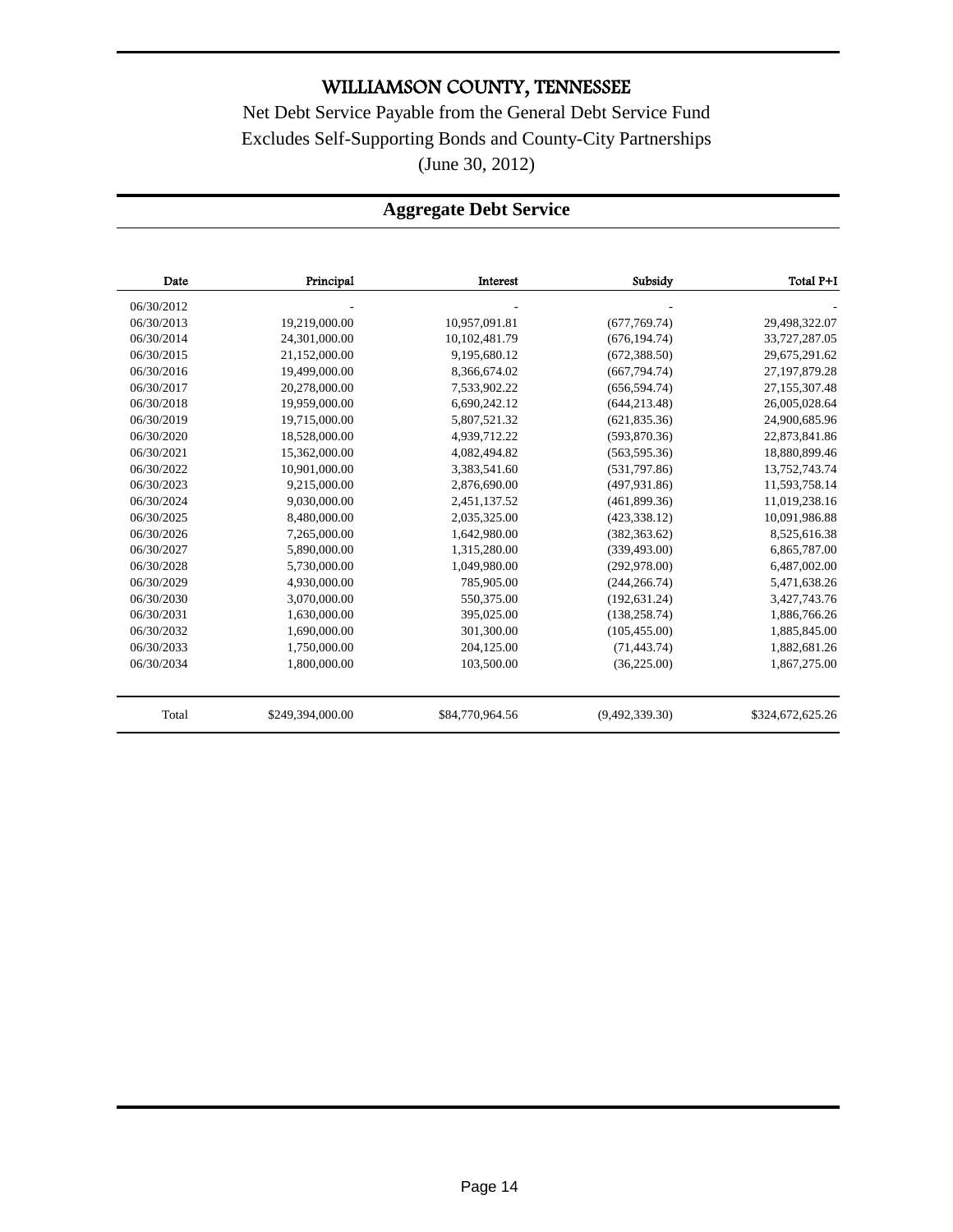### **General Debt Service Fund**

Net Annual Principal and Interest Payments Includes High Schools and Public Works (As of June 30, 2012)



Chart Includes Bond Anticipation Notes Due in FY 2014

*Williamson County, Tennessee*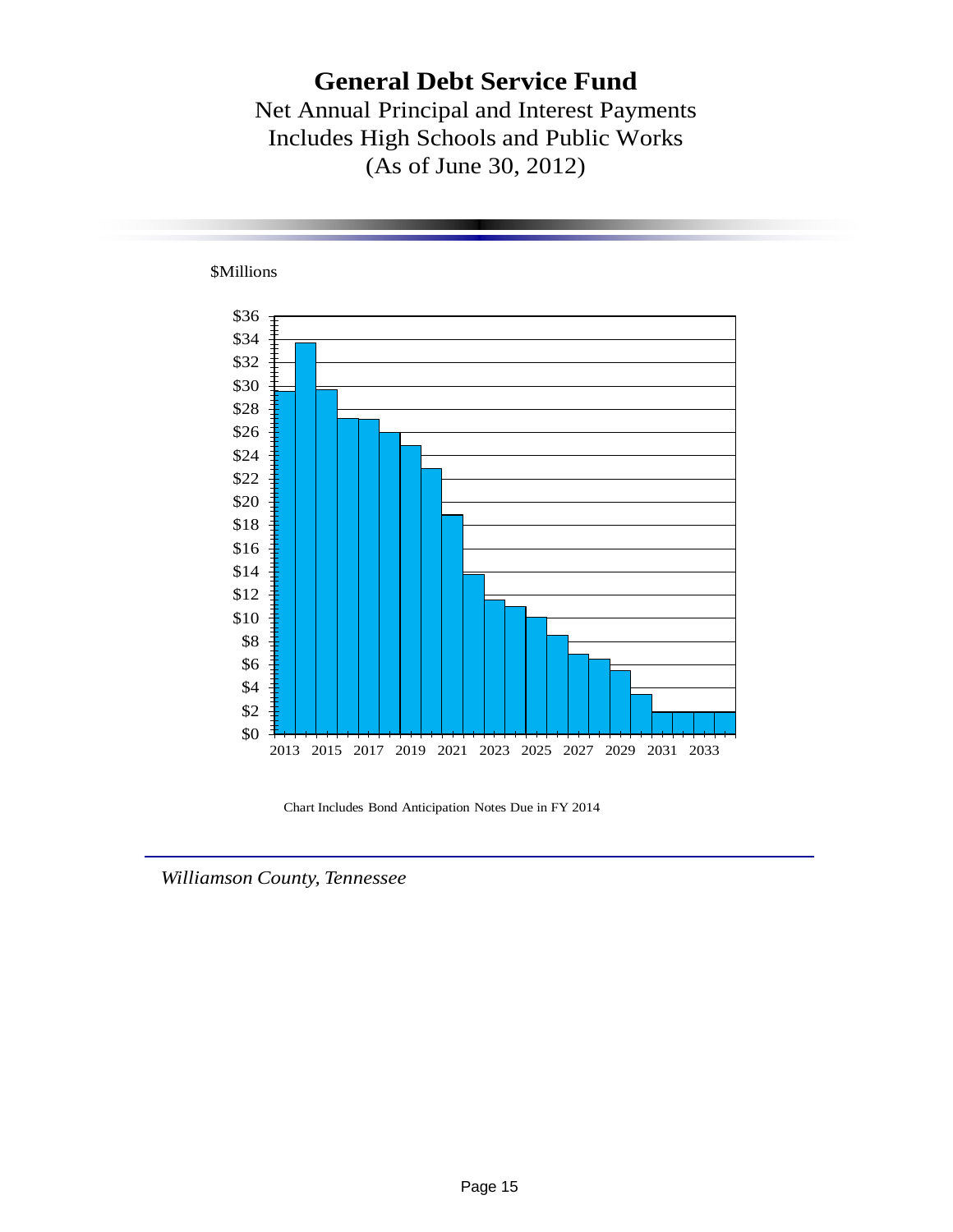Total Debt Service Payable from the Rural School Debt Service Fund Includes Elementary Schools and Middle Schools (June 30, 2012)

### **Aggregate Debt Service**

| Date       | Principal        | Interest        | Subsidy         | Total P+I        |
|------------|------------------|-----------------|-----------------|------------------|
| 06/30/2012 |                  |                 |                 |                  |
| 06/30/2013 | 11,535,000.00    | 9,236,025.77    | (953, 630.98)   | 19,817,394.79    |
| 06/30/2014 | 14,155,000.00    | 8,794,656.26    | (952, 239.74)   | 21,997,416.52    |
| 06/30/2015 | 12,060,000.00    | 8,333,928.76    | (948, 853.50)   | 19,445,075.26    |
| 06/30/2016 | 12,300,000.00    | 7,876,528.76    | (944, 653.50)   | 19,231,875.26    |
| 06/30/2017 | 12,820,000.00    | 7,371,866.26    | (935, 781.00)   | 19,256,085.26    |
| 06/30/2018 | 13.340.000.00    | 6,845,391.26    | (925, 814.74)   | 19,259,576.52    |
| 06/30/2019 | 12,590,000.00    | 6,286,666.26    | (914, 466.00)   | 17,962,200.26    |
| 06/30/2020 | 11,265,000.00    | 5,767,953.76    | (898, 427.24)   | 16, 134, 526. 52 |
| 06/30/2021 | 11,665,000.00    | 5,261,678.76    | (877, 427, 24)  | 16,049,251.52    |
| 06/30/2022 | 12,385,000.00    | 4,727,578.76    | (836,975.98)    | 16,275,602.78    |
| 06/30/2023 | 11,910,000.00    | 4,159,303.76    | (785, 525.98)   | 15,283,777.78    |
| 06/30/2024 | 12,215,000.00    | 3,613,303.76    | (732, 273.48)   | 15,096,030.28    |
| 06/30/2025 | 12,005,000.00    | 3,060,116.26    | (677,060.98)    | 14,388,055.28    |
| 06/30/2026 | 10,805,000.00    | 2,532,522.50    | (618, 505.98)   | 12,719,016.52    |
| 06/30/2027 | 9,430,000.00     | 2,035,950.00    | (551, 739.98)   | 10,914,210.02    |
| 06/30/2028 | 7,620,000.00     | 1,607,145.00    | (481, 283, 24)  | 8,745,861.76     |
| 06/30/2029 | 6,230,000.00     | 1,244,845.00    | (406, 435, 74)  | 7,068,409.26     |
| 06/30/2030 | 4,500,000.00     | 934,500.00      | (327,075.00)    | 5,107,425.00     |
| 06/30/2031 | 2,850,000.00     | 695,750.00      | (243, 512, 50)  | 3,302,237.50     |
| 06/30/2032 | 2,950,000.00     | 531,875.00      | (186, 156.24)   | 3,295,718.76     |
| 06/30/2033 | 3,100,000.00     | 362,250.00      | (126, 787.50)   | 3,335,462.50     |
| 06/30/2034 | 3,200,000.00     | 184,000.00      | (64,400.00)     | 3,319,600.00     |
| Total      | \$210,930,000.00 | \$91,463,835.89 | (14,389,026.54) | \$288,004,809.35 |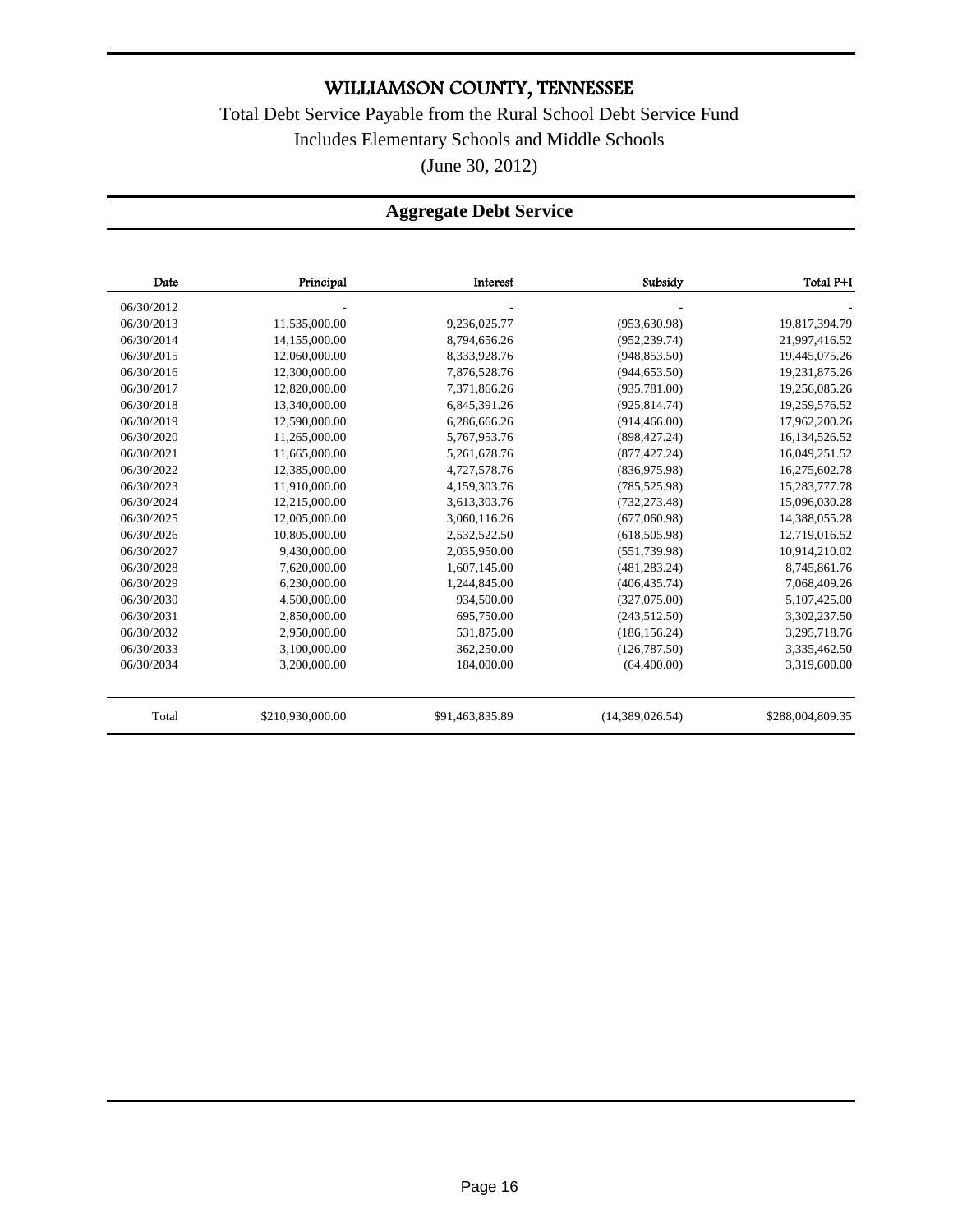## **Rural School Debt Service Fund**

(Includes Elementary and Middle Schools) Annual Principal and Interest Payments (As of June 30, 2012)



Chart Includes Bond Anticipation Notes Due in FY 2014

*Williamson County, Tennessee*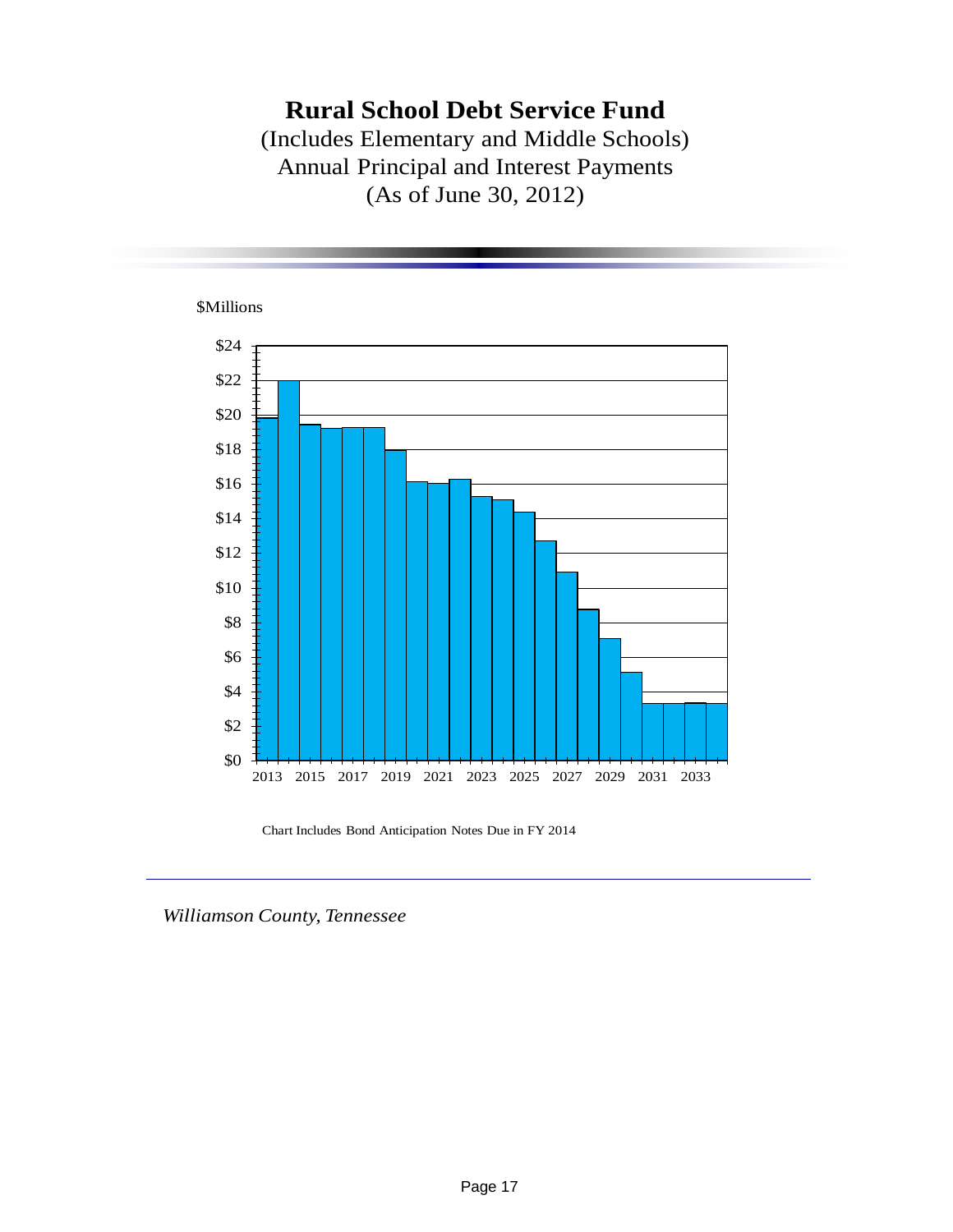Total Education Debt Service as of June 30, 2012 (Includes Both General and Rural School Bonds and Notes)

### **Aggregate Debt Service**

| Date       | Principal        | Interest         | Subsidy         | Total P+I        |
|------------|------------------|------------------|-----------------|------------------|
| 06/30/2012 |                  |                  |                 |                  |
| 06/30/2013 | 20,671,598.00    | 15,520,863.19    | (1,631,400.72)  | 34,561,060.47    |
| 06/30/2014 | 27,955,980.00    | 14,637,239.58    | (1,628,434,48)  | 40,964,785.10    |
| 06/30/2015 | 22,285,698.00    | 13,702,310.61    | (1,621,242.00)  | 34,366,766.61    |
| 06/30/2016 | 21,261,086.00    | 12,843,457.72    | (1,612,448.24)  | 32,492,095.48    |
| 06/30/2017 | 22,076,810.00    | 11,962,133.20    | (1,592,375.74)  | 32,446,567.46    |
| 06/30/2018 | 23,618,203.00    | 11,053,975.68    | (1,570,028.22)  | 33,102,150.46    |
| 06/30/2019 | 23,215,000.00    | 10,041,722.52    | (1,536,301.36)  | 31,720,421.16    |
| 06/30/2020 | 22,120,000.00    | 9,056,235.02     | (1,492,297.60)  | 29,683,937.42    |
| 06/30/2021 | 20,350,000.00    | 8,053,950.02     | (1,441,022.60)  | 26,962,927.42    |
| 06/30/2022 | 18,440,000.00    | 7,136,106.26     | (1,368,773.84)  | 24, 207, 332. 42 |
| 06/30/2023 | 18,150,000.00    | 6,295,313.76     | (1,283,457.84)  | 23,161,855.92    |
| 06/30/2024 | 18,425,000.00    | 5,464,245.02     | (1,194,172.84)  | 22,695,072.18    |
| 06/30/2025 | 17.645.000.00    | 4,631,295.01     | (1.100.399.10)  | 21,175,895.91    |
| 06/30/2026 | 15.315.000.00    | 3.848.425.00     | (1,000,869.60)  | 18,162,555.40    |
| 06/30/2027 | 13,630,000.00    | 3,148,090.00     | (891, 232.98)   | 15,886,857.02    |
| 06/30/2028 | 11,700,000.00    | 2,525,460.00     | (774, 261.24)   | 13,451,198.76    |
| 06/30/2029 | 9,800,000.00     | 1,970,910.00     | (650, 702.48)   | 11,120,207.52    |
| 06/30/2030 | 7,570,000.00     | 1,484,875.00     | (519,706.24)    | 8,535,168.76     |
| 06/30/2031 | 4,480,000.00     | 1,090,775.00     | (381,771.24)    | 5,189,003.76     |
| 06/30/2032 | 4,640,000.00     | 833,175.00       | (291, 611.24)   | 5,181,563.76     |
| 06/30/2033 | 4,850,000.00     | 566,375.00       | (198, 231.24)   | 5,218,143.76     |
| 06/30/2034 | 5,000,000.00     | 287,500.00       | (100, 625.00)   | 5,186,875.00     |
| Total      | \$353,199,375.00 | \$146,154,432.59 | (23,881,365.84) | \$475,472,441.75 |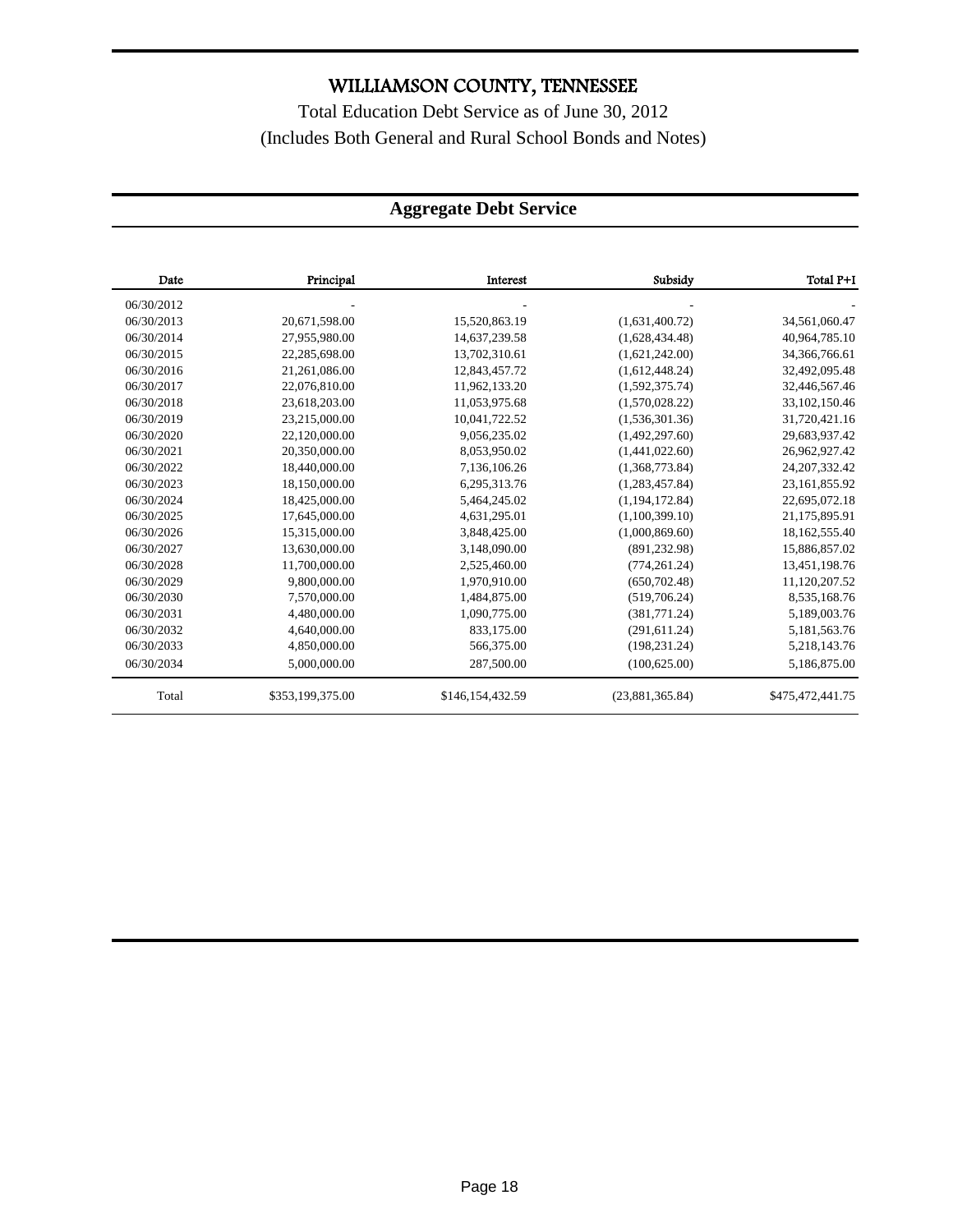## Total Education Debt Service Annual Principal and Interest Payments (As of June 30, 2012)



*Williamson County, Tennessee*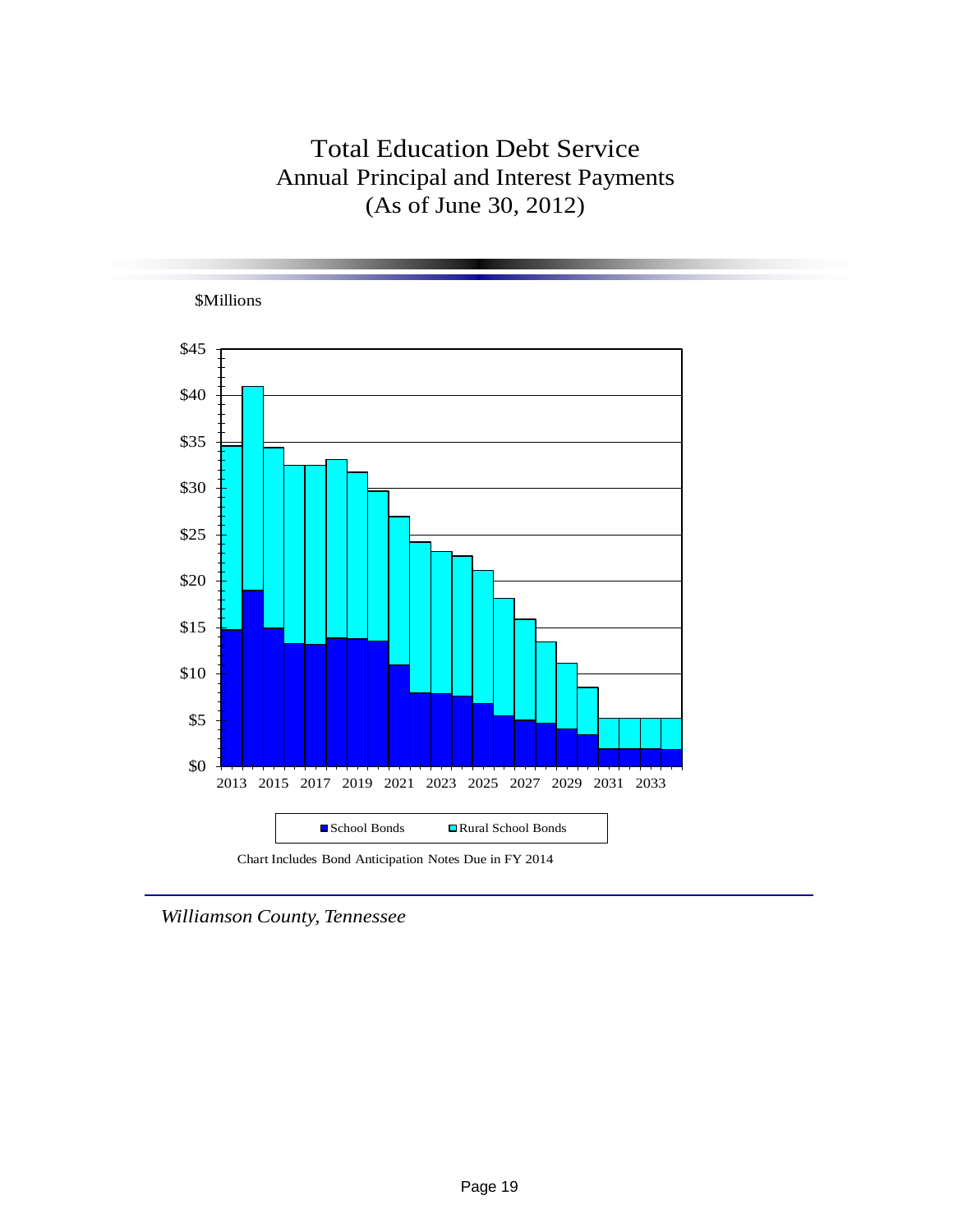### Total General School Bonds and Notes Debt Service as of June 30, 2012 (High School Projects)

### **Aggregate Debt Service**

| Date       | Principal        | <b>Interest</b> | Subsidy        | Total P+I        |
|------------|------------------|-----------------|----------------|------------------|
| 06/30/2012 |                  |                 |                |                  |
| 06/30/2013 | 9,136,598.00     | 6.284.837.42    | (677,769.74)   | 14,743,665.68    |
| 06/30/2014 | 13,800,980.00    | 5,842,583.32    | (676, 194.74)  | 18,967,368.58    |
| 06/30/2015 | 10,225,698.00    | 5,368,381.85    | (672, 388, 50) | 14,921,691.35    |
| 06/30/2016 | 8,961,086.00     | 4,966,928.96    | (667, 794, 74) | 13,260,220.22    |
| 06/30/2017 | 9,256,810.00     | 4,590,266.94    | (656, 594, 74) | 13,190,482.20    |
| 06/30/2018 | 10,278,203.00    | 4,208,584.42    | (644, 213.48)  | 13,842,573.94    |
| 06/30/2019 | 10,625,000.00    | 3,755,056.26    | (621, 835.36)  | 13,758,220.90    |
| 06/30/2020 | 10,855,000.00    | 3,288,281.26    | (593, 870.36)  | 13,549,410.90    |
| 06/30/2021 | 8,685,000.00     | 2,792,271.26    | (563, 595, 36) | 10,913,675.90    |
| 06/30/2022 | 6,055,000.00     | 2,408,527.50    | (531,797.86)   | 7,931,729.64     |
| 06/30/2023 | 6,240,000.00     | 2,136,010.00    | (497.931.86)   | 7,878,078.14     |
| 06/30/2024 | 6,210,000.00     | 1,850,941.26    | (461, 899.36)  | 7,599,041.90     |
| 06/30/2025 | 5,640,000.00     | 1,571,178.75    | (423, 338.12)  | 6,787,840.63     |
| 06/30/2026 | 4,510,000.00     | 1,315,902.50    | (382, 363.62)  | 5,443,538.88     |
| 06/30/2027 | 4,200,000.00     | 1,112,140.00    | (339, 493.00)  | 4,972,647.00     |
| 06/30/2028 | 4,080,000.00     | 918,315.00      | (292, 978.00)  | 4,705,337.00     |
| 06/30/2029 | 3.570,000.00     | 726,065.00      | (244, 266.74)  | 4,051,798.26     |
| 06/30/2030 | 3,070,000.00     | 550,375.00      | (192, 631.24)  | 3,427,743.76     |
| 06/30/2031 | 1,630,000.00     | 395,025.00      | (138, 258.74)  | 1,886,766.26     |
| 06/30/2032 | 1,690,000.00     | 301,300.00      | (105, 455.00)  | 1,885,845.00     |
| 06/30/2033 | 1,750,000.00     | 204,125.00      | (71, 443.74)   | 1,882,681.26     |
| 06/30/2034 | 1,800,000.00     | 103,500.00      | (36, 225.00)   | 1,867,275.00     |
| Total      | \$142,269,375.00 | \$54,690,596.70 | (9,492,339.30) | \$187,467,632.40 |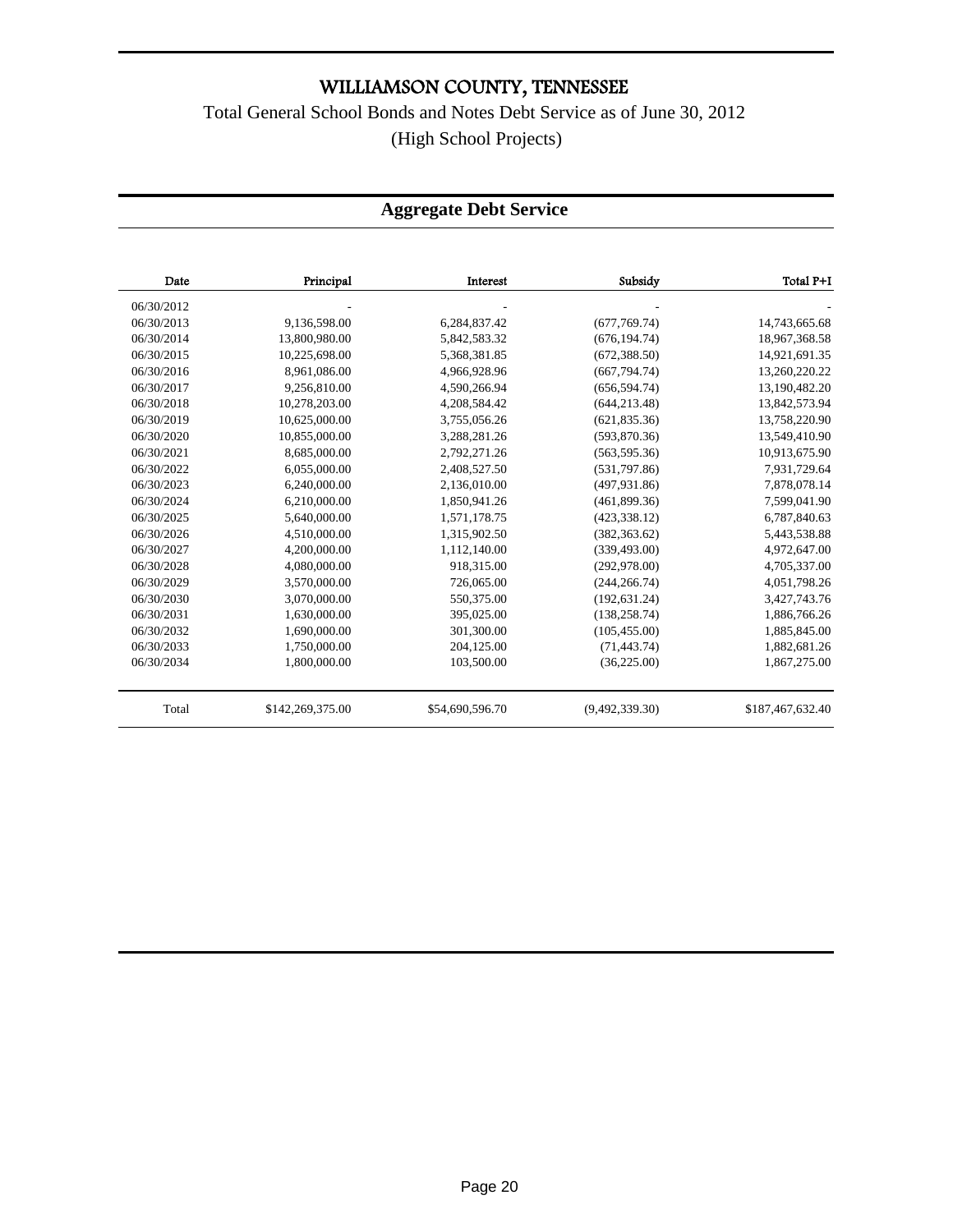### Total General Education Debt Service (High Schools) Annual Principal and Interest Payments (As of June 30, 2012)



Chart Includes Bond Anticipation Notes Due in FY 2014

*Williamson County, Tennessee*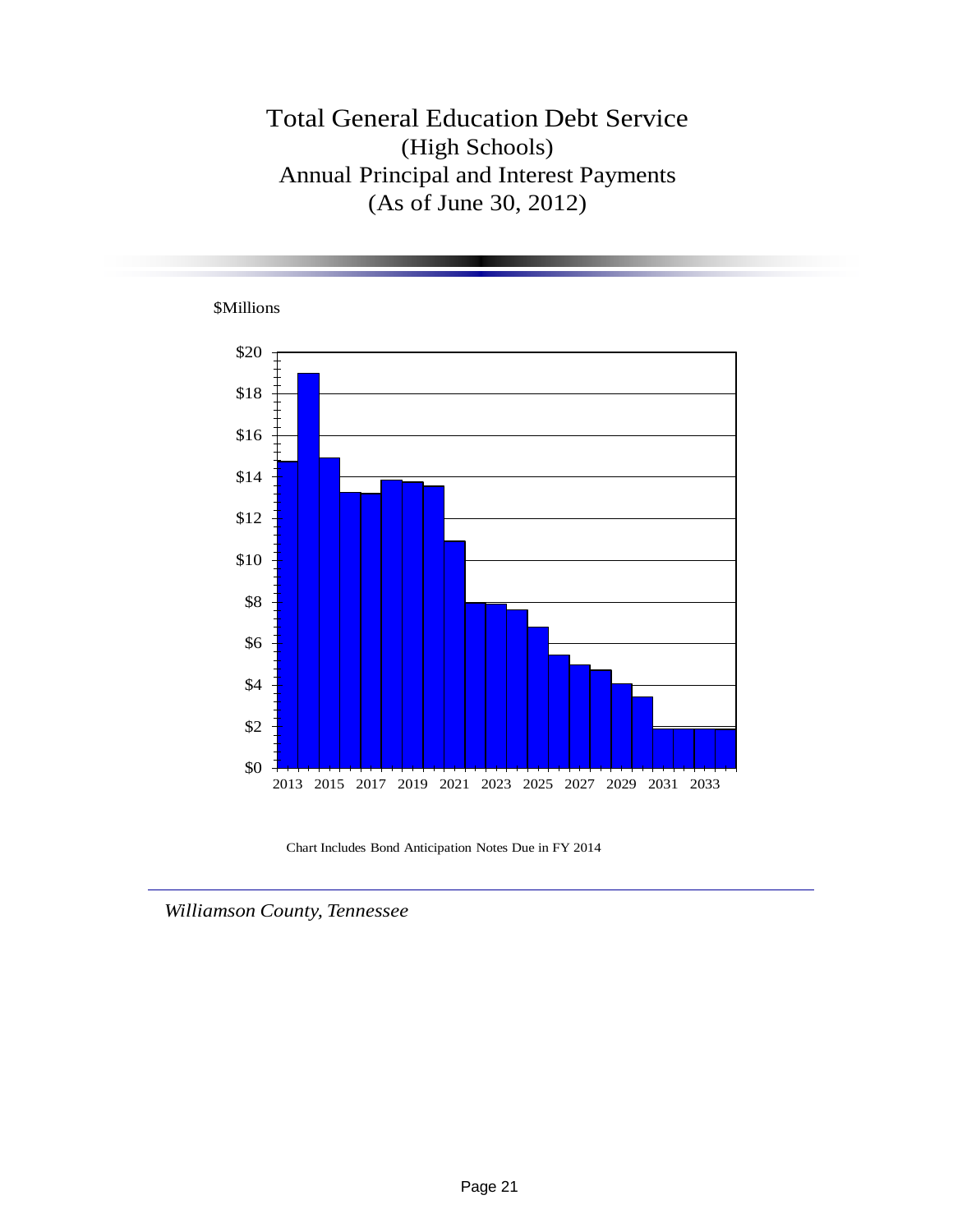Total Rural School Bonds and Notes Debt Service as of June 30, 2012 (Elementary and Middle School Projects)

#### **Aggregate Debt Service**

| Date       | Principal        | Interest        | Subsidy         | Total P+I        |
|------------|------------------|-----------------|-----------------|------------------|
| 06/30/2012 |                  |                 |                 |                  |
| 06/30/2013 | 11,535,000.00    | 9,236,025.77    | (953, 630.98)   | 19,817,394.79    |
| 06/30/2014 | 14,155,000.00    | 8,794,656.26    | (952, 239.74)   | 21,997,416.52    |
| 06/30/2015 | 12,060,000.00    | 8,333,928.76    | (948, 853.50)   | 19,445,075.26    |
| 06/30/2016 | 12,300,000.00    | 7,876,528.76    | (944, 653.50)   | 19,231,875.26    |
| 06/30/2017 | 12,820,000.00    | 7,371,866.26    | (935, 781.00)   | 19,256,085.26    |
| 06/30/2018 | 13,340,000.00    | 6,845,391.26    | (925, 814.74)   | 19,259,576.52    |
| 06/30/2019 | 12,590,000.00    | 6,286,666.26    | (914, 466.00)   | 17,962,200.26    |
| 06/30/2020 | 11.265.000.00    | 5,767,953.76    | (898, 427.24)   | 16,134,526.52    |
| 06/30/2021 | 11,665,000.00    | 5,261,678.76    | (877, 427.24)   | 16,049,251.52    |
| 06/30/2022 | 12,385,000.00    | 4,727,578.76    | (836, 975.98)   | 16,275,602.78    |
| 06/30/2023 | 11.910.000.00    | 4.159.303.76    | (785, 525.98)   | 15,283,777.78    |
| 06/30/2024 | 12,215,000.00    | 3,613,303.76    | (732, 273.48)   | 15,096,030.28    |
| 06/30/2025 | 12,005,000.00    | 3,060,116.26    | (677,060.98)    | 14,388,055.28    |
| 06/30/2026 | 10,805,000.00    | 2,532,522.50    | (618, 505.98)   | 12,719,016.52    |
| 06/30/2027 | 9,430,000.00     | 2,035,950.00    | (551, 739.98)   | 10,914,210.02    |
| 06/30/2028 | 7,620,000.00     | 1,607,145.00    | (481, 283, 24)  | 8,745,861.76     |
| 06/30/2029 | 6,230,000.00     | 1,244,845.00    | (406, 435, 74)  | 7,068,409.26     |
| 06/30/2030 | 4,500,000.00     | 934,500.00      | (327,075.00)    | 5,107,425.00     |
| 06/30/2031 | 2,850,000.00     | 695,750.00      | (243, 512, 50)  | 3,302,237.50     |
| 06/30/2032 | 2,950,000.00     | 531,875.00      | (186, 156.24)   | 3,295,718.76     |
| 06/30/2033 | 3,100,000.00     | 362,250.00      | (126, 787, 50)  | 3,335,462.50     |
| 06/30/2034 | 3,200,000.00     | 184,000.00      | (64, 400.00)    | 3,319,600.00     |
| Total      | \$210,930,000.00 | \$91,463,835.89 | (14,389,026.54) | \$288,004,809.35 |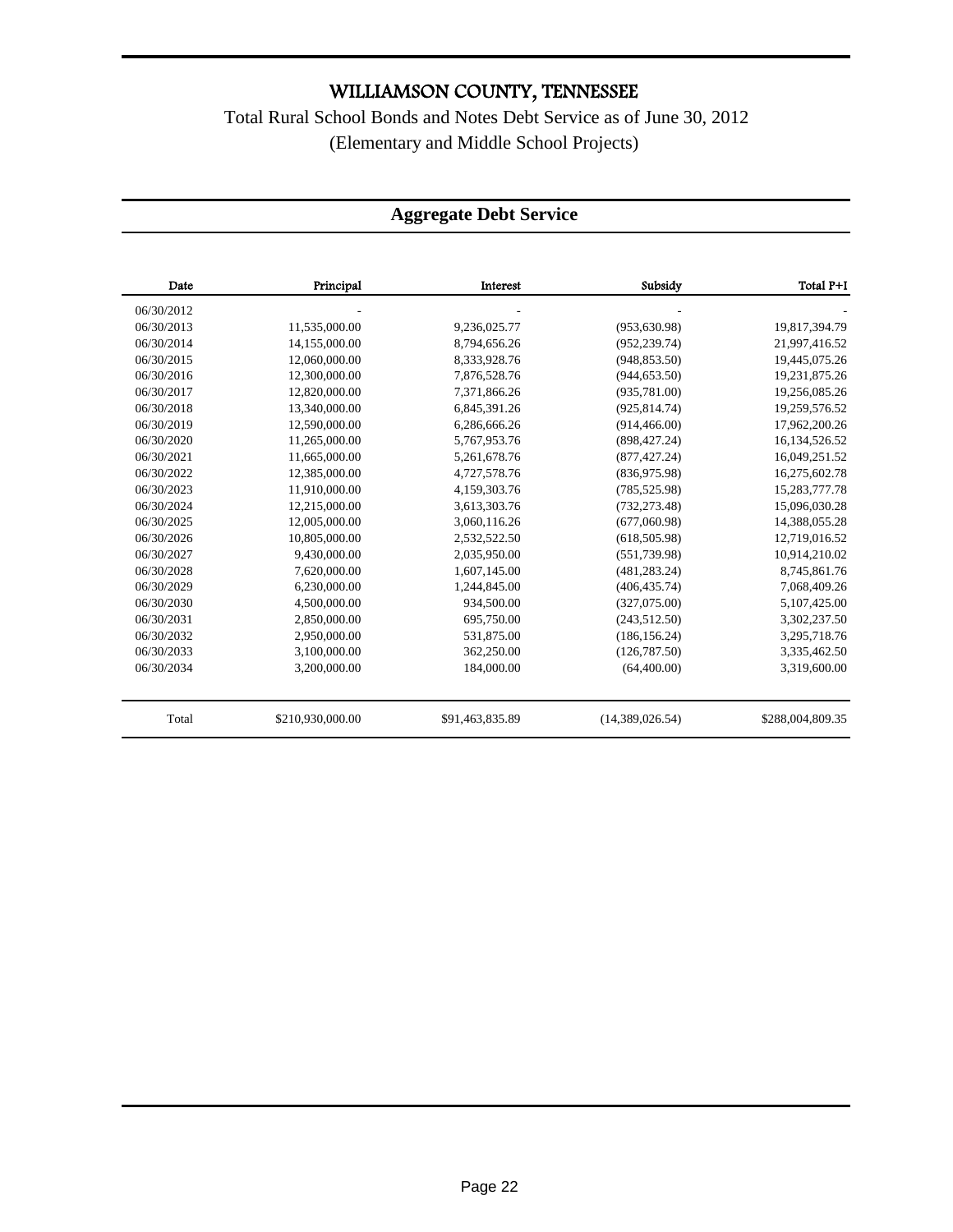### Total Rural School Education Debt Service (All Elementary and Middle Schools) Annual Principal and Interest Payments (As of June 30, 2012)

#### \$Millions



Chart Includes Bond Anticipation Notes Due in FY 2014

*Williamson County, Tennessee*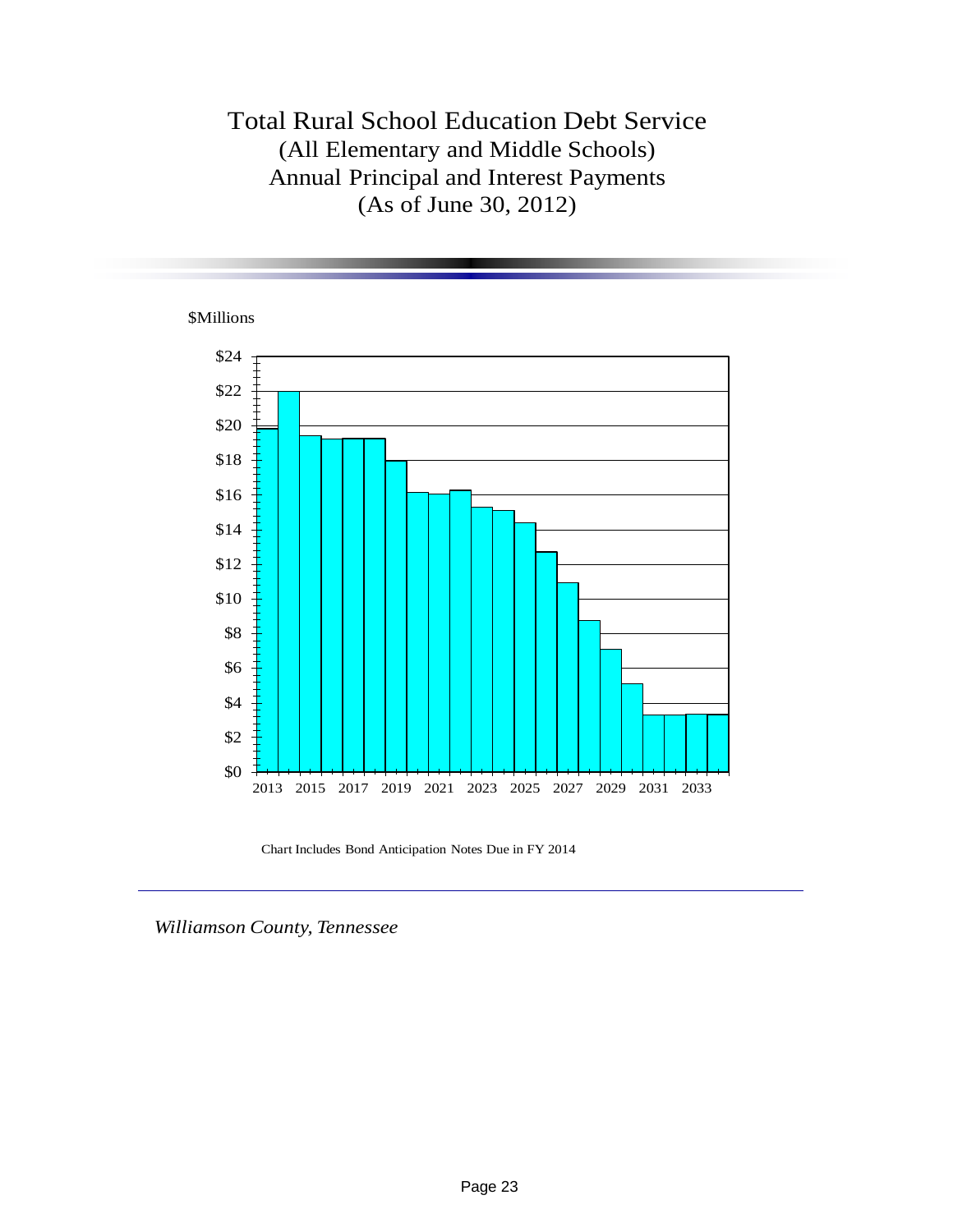Total Public Works Debt Service as of June 30, 2012

### **Aggregate Debt Service**

| Date       | Principal        | Interest        | Total P+I        |
|------------|------------------|-----------------|------------------|
| 06/30/2012 |                  |                 |                  |
| 06/30/2013 | 10,082,402.00    | 4,672,254.39    | 14,754,656.39    |
| 06/30/2014 | 10,500,020.00    | 4,259,898.47    | 14,759,918.47    |
| 06/30/2015 | 10,926,302.00    | 3,827,298.27    | 14,753,600.27    |
| 06/30/2016 | 10,537,914.00    | 3,399,745.06    | 13,937,659.06    |
| 06/30/2017 | 11,021,190.00    | 2,943,635.28    | 13,964,825.28    |
| 06/30/2018 | 9,680,797.00     | 2,481,657.70    | 12,162,454.70    |
| 06/30/2019 | 9,090,000.00     | 2,052,465.06    | 11,142,465.06    |
| 06/30/2020 | 7,673,000.00     | 1,651,430.96    | 9,324,430.96     |
| 06/30/2021 | 6,677,000.00     | 1,290,223.56    | 7,967,223.56     |
| 06/30/2022 | 4,846,000.00     | 975,014.10      | 5,821,014.10     |
| 06/30/2023 | 2,975,000.00     | 740,680.00      | 3,715,680.00     |
| 06/30/2024 | 2,820,000.00     | 600,196.26      | 3,420,196.26     |
| 06/30/2025 | 2,840,000.00     | 464,146.25      | 3,304,146.25     |
| 06/30/2026 | 2,755,000.00     | 327,077.50      | 3,082,077.50     |
| 06/30/2027 | 1,690,000.00     | 203,140.00      | 1,893,140.00     |
| 06/30/2028 | 1,650,000.00     | 131,665.00      | 1,781,665.00     |
| 06/30/2029 | 1,360,000.00     | 59,840.00       | 1,419,840.00     |
| Total      | \$107,124,625.00 | \$30,080,367.86 | \$137,204,992.86 |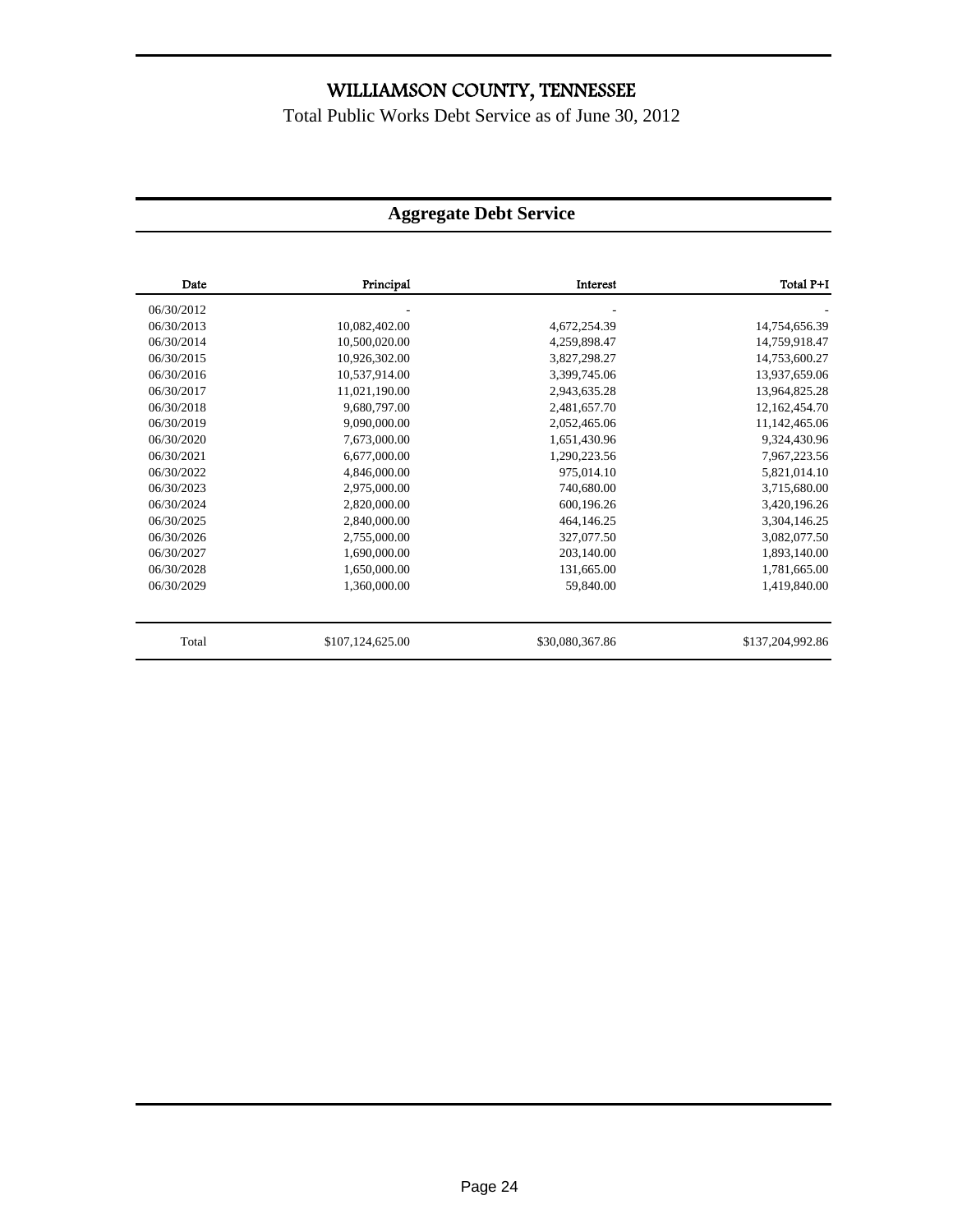## Total Public Works Debt Service Annual Principal and Interest Payments (As of June 30, 2012)



*Williamson County, Tennessee*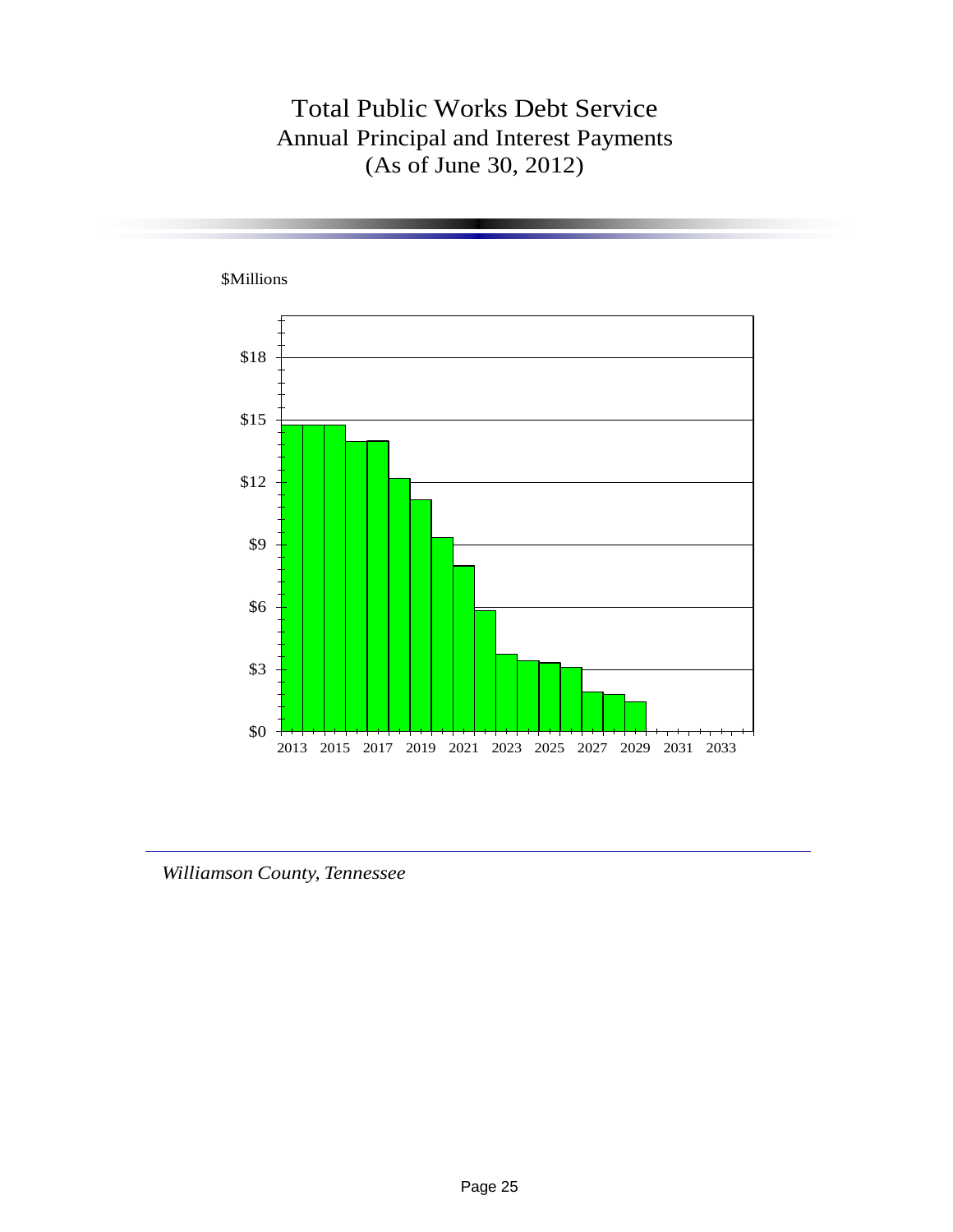Other Self-Supporting Medical Center Debt Service as of June 30, 2012

### **Aggregate Debt Service**

| Date       | Principal       | Interest       | Total P+I       |
|------------|-----------------|----------------|-----------------|
| 06/30/2012 |                 |                |                 |
| 06/30/2013 |                 | 718,787.50     | 718,787.50      |
| 06/30/2014 | 1,400,000.00    | 718,787.50     | 2,118,787.50    |
| 06/30/2015 | 1,550,000.00    | 665,412.50     | 2,215,412.50    |
| 06/30/2016 | 1,665,000.00    | 604,900.00     | 2,269,900.00    |
| 06/30/2017 | 1.695.000.00    | 547,450.00     | 2,242,450.00    |
| 06/30/2018 | 1,785,000.00    | 479,650.00     | 2,264,650.00    |
| 06/30/2019 | 1,845,000.00    | 408,250.00     | 2,253,250.00    |
| 06/30/2020 | 1,915,000.00    | 334,450.00     | 2,249,450.00    |
| 06/30/2021 | 1,990,000.00    | 277,000.00     | 2,267,000.00    |
| 06/30/2022 | 2,085,000.00    | 197,400.00     | 2,282,400.00    |
| 06/30/2023 | 2,180,000.00    | 114,000.00     | 2,294,000.00    |
| 06/30/2024 | 2,180,000.00    | 70,400.00      | 2,250,400.00    |
| 06/30/2025 | 1,070,000.00    | 24,075.00      | 1,094,075.00    |
| Total      | \$21,360,000.00 | \$5,160,562.50 | \$26,520,562.50 |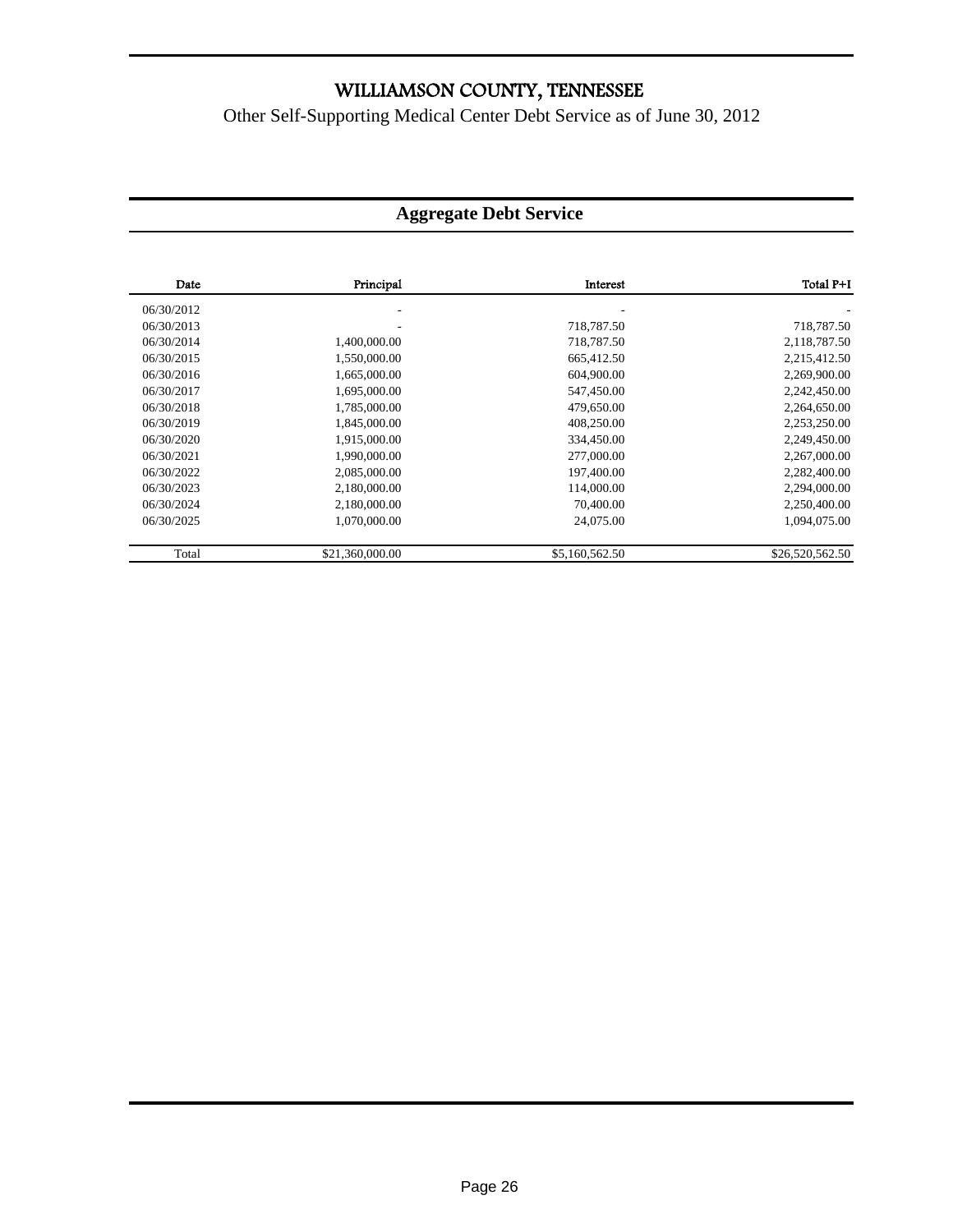Other Self-Supporting City-County Partnership Debt Service as of June 30, 2012

#### **Aggregate Debt Service**

| Date       | Principal      | Interest       | Total P+I      |
|------------|----------------|----------------|----------------|
| 06/30/2012 |                |                |                |
| 06/30/2013 | 260,000.00     | 211,981.26     | 471,981.26     |
| 06/30/2014 | 265,000.00     | 201,031.26     | 466,031.26     |
| 06/30/2015 | 280,000.00     | 189,881.26     | 469,881.26     |
| 06/30/2016 | 295,000.00     | 178,731.26     | 473,731.26     |
| 06/30/2017 | 310,000.00     | 166,206.26     | 476,206.26     |
| 06/30/2018 | 315,000.00     | 157,406.26     | 472,406.26     |
| 06/30/2019 | 330,000.00     | 144,806.26     | 474,806.26     |
| 06/30/2020 | 340,000.00     | 131,606.26     | 471,606.26     |
| 06/30/2021 | 350,000.00     | 116,706.26     | 466,706.26     |
| 06/30/2022 | 365,000.00     | 101,256.26     | 466,256.26     |
| 06/30/2023 | 385,000.00     | 83,750.00      | 468,750.00     |
| 06/30/2024 | 400,000.00     | 65,287.50      | 465,287.50     |
| 06/30/2025 | 425,000.00     | 46,075.00      | 471,075.00     |
| 06/30/2026 | 440,000.00     | 25,537.50      | 465,537.50     |
| 06/30/2027 | 100,000.00     | 4,250.00       | 104,250.00     |
| Total      | \$4,860,000.00 | \$1,824,512.60 | \$6,684,512.60 |